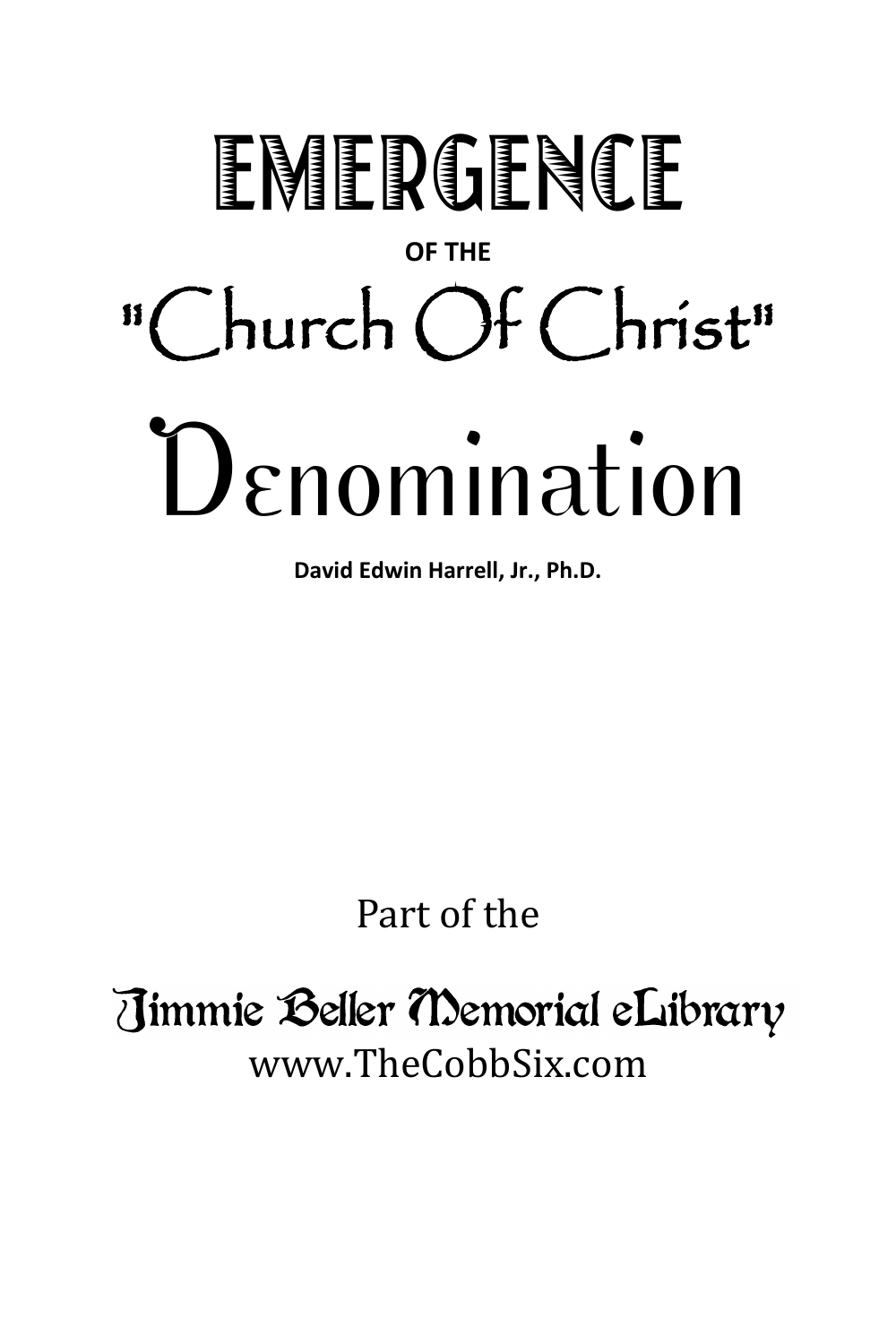## Publisher's Preface

That there are tensions and schisms among those who make up the non-instrumental Churches of Christ is beyond question or dispute. The basis, meaning and outcome of those tensions are open for evaluation and deserving of careful thought. How one answers these questions will depend to a great extent on his own position within those very tensions. His conclusions will depend, furthermore, on his method of approach. Does he view the scene from the standpoint of partisan interest, of Biblical-theological scholarship, or of dispassionate but genuine concern?

Dr. David Edwin Harrell, Jr. here offers his analysis, made from the perspective of a professional historian, with a special interest in the psychological and sociological factors that shape both form and history of all religious institutions. Using what sociologists call the "sect-to-denomination process" as his model, Dr. Harrell carefully outlines the past history of the Churches of Christ in America, analyzes their present internal conflicts, and offers a confident prediction regarding their future. The reader should keep in mind that words have different meanings in different contexts, and be aware that Dr. Harrell here uses the vocabulary of the religious historian and sociologist.

While competently fulfilling his analytical task, Dr. Harrell makes no pretensions of answering all related questions in this booklet. He unabashedly suggests several topics which bear further thoughtful consideration, and his remarks bring still others to the mind of the perceptive reader. Nor does Dr. Harrell's professional appraisal by any means prevent either his own involvement in the matters under discussion or his candid expression of personal convictions. That he so labels such expressions marks him as a scholar of admirable integrity.

David Edwin Harrell, Jr. is notably qualified for this task. He holds an earned doctorate in history from Vanderbilt University,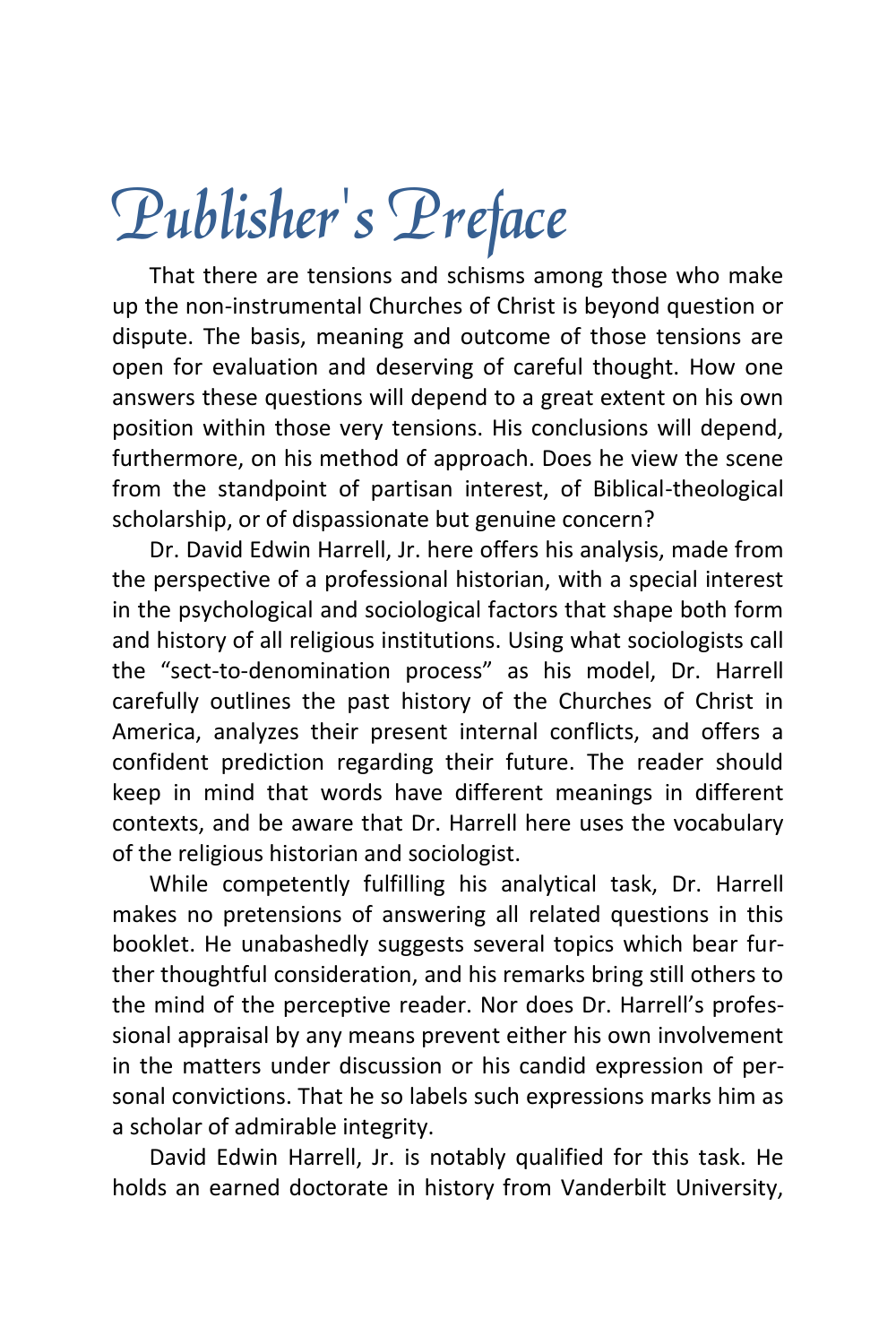and he has used his professional training with skill. His sociological analysis of the liberal wing of the Restoration Movement (*Quest For A Christian America)* has given him specialized experience and has elicited the respect of his professional colleagues. His articles have appeared in numerous scholarly journals of history.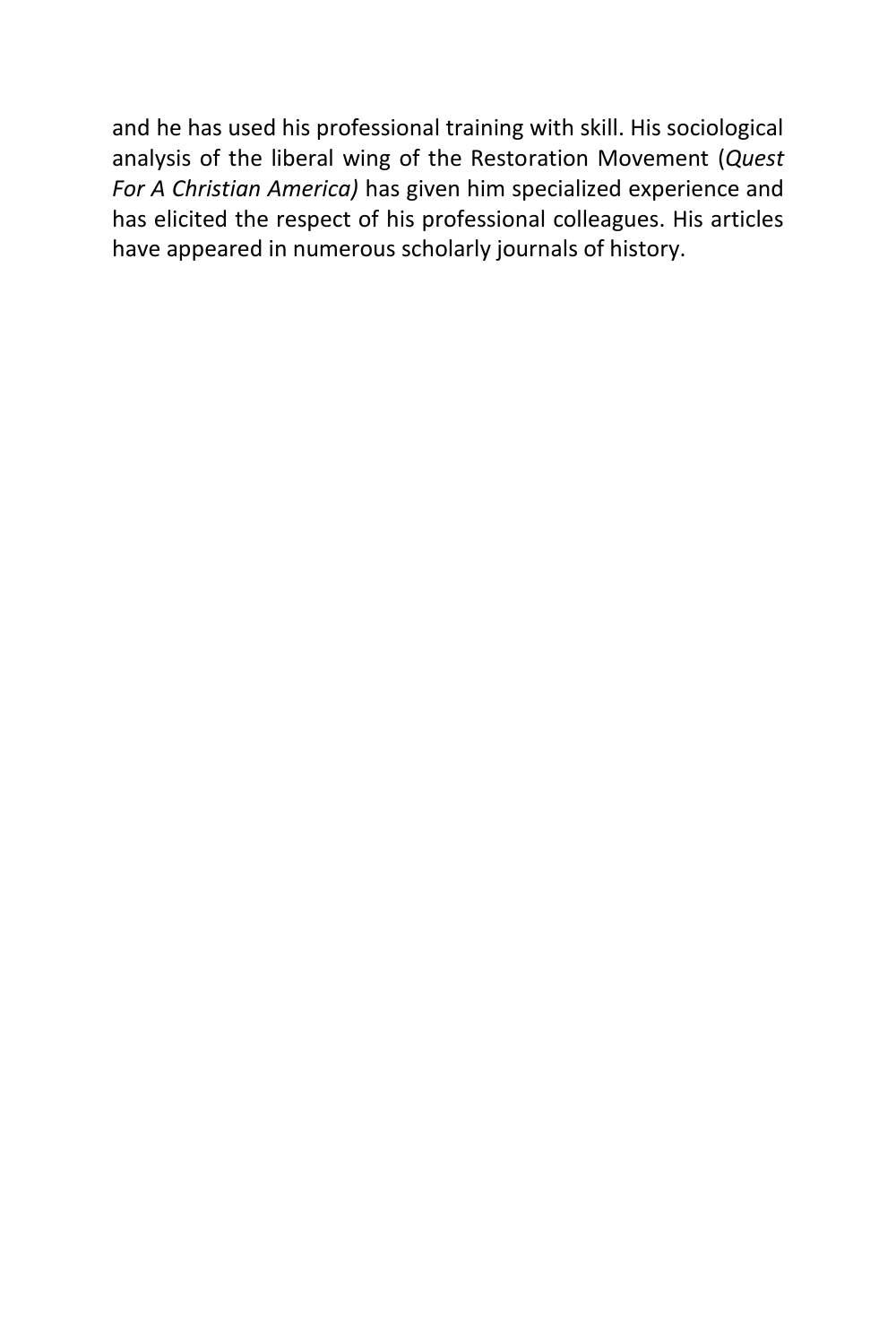## Emergence of the "Church of Christ" **Denomination**

The struggles of recent years have certainly taught us that the necessary ingredients for maintaining the purity of the faith are (1) a knowledge of the Bible and (2) the courage to stand upon it. There is only one way to test a question, only one way to decide an issue, and that is by the authority of the Scriptures. The time and effort expended by faithful gospel preachers in open-minded study and unintimidated preaching on the current issues is the source of most of the good accomplished in the last few decades. I recognize that this is where the battle is fought; I hope that I have contributed to the cause.

It is true, however, that sometimes we can better understand the specifics of a subject if we have a view of the broader setting. Sometimes one can be so intent on a befuddling specific that he loses sight of the obvious. There is meaning in the truism that some cannot see the forest for the trees.

Within this context a historical and sociological study of the restoration movement offers some insights into the past and present problems of the church. This is not to say that one's faith should rest on historical foundations; it should be rooted in the Word of God. But good history, unbiased and objective, can tell us something about ourselves, and those who differ from us.

My book, *Quest for a Christian America,* which recently was published by the Disciples of Christ Historical Society, is a study of the first half-century of the restoration movement from an historical and sociological point of view. It is an honest effort at ob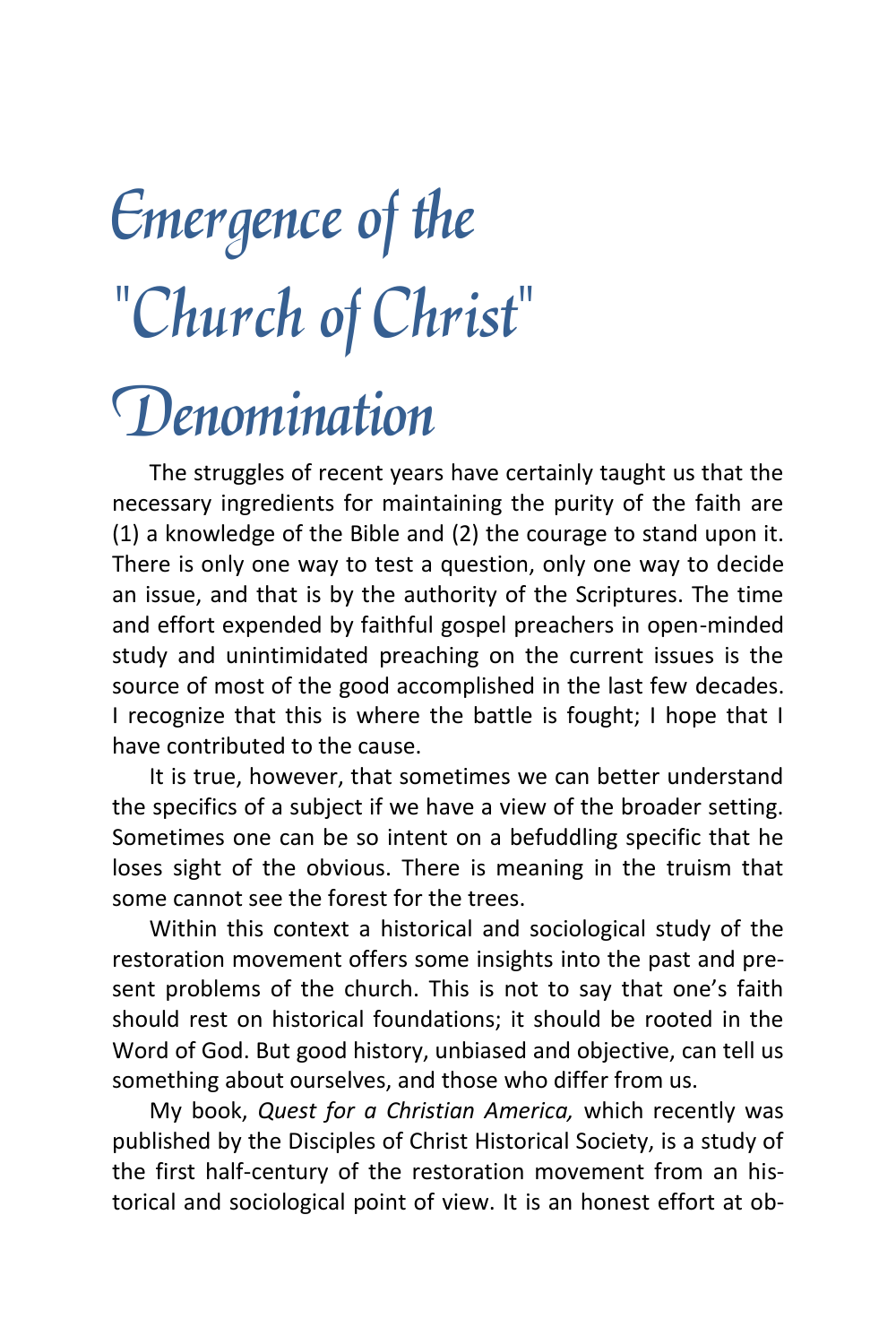jective scholarship and has been received as such by the academic world. Some of the most prominent scholars in the country have reviewed the book in the leading historical journals. They have not always given the book unstinted praise, but they have generally been very kind, and all have accepted it as an honest, scholarly, and objective contribution to the literature of American history. I have, as an historian should, simply made an effort to tell the story of what early Disciples thought and did with regard to social issues. I think they were sometimes right; I think they were sometimes wrong; as an historian I simply did not judge.

I do believe, however, that there is a moral in the story that I told. It is my intention to clarify that moral, as I see it, in this booklet. But before I lapse into polemics, let me simply state some facts that are apparent to every historian of the Restoration.

The better scholars in the universities in the United States are not unaware of the problems and divisions that have taken place within the Disciples movement. As a matter of fact, religious divisions have long been a subject of interest to historians and sociologists of religion and these scholars have carefully catalogued the nature of these divisions. The classic pattern involved in a religious division is known as the "sect to denomination" process.

As briefly stated by Ernst Troeltsch, an eminent German historian, all new and fervent religious groups emerge as "sects." Troeltsch called the church of the first century a "sect." "Sects," according to Troeltsch and hundreds of others who have built on this work, have certain definable traits. Their members believe they have "the truth," they are strict morally, the believe themselves to be "the church," they are fervent, and exhibit other similar characteristics. While one is under no obligation to accept the name "sect," there is no question that my religious convictions belong in the conservative realm that sociologists describe with this term. I am not a member of a "sect," I am a Christian and a member of "the church." But it is precisely this attitude which, to the modem scholar, means "sectarianism."

"Denomination" is the term used by sociologists to describe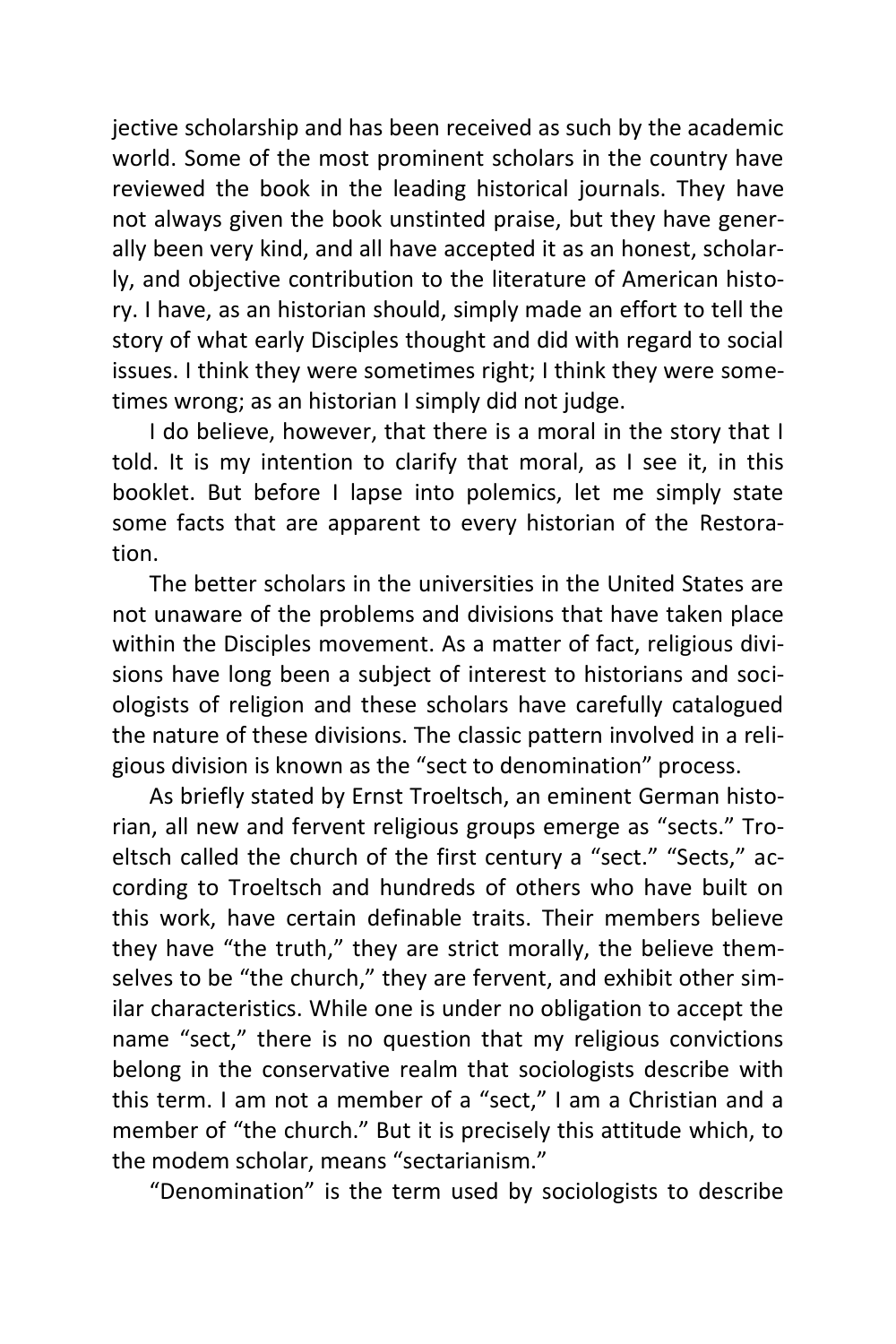the other classic religious form in the United States. "Denominations" have a variety of distinguishable characteristics. They are tolerant of other "churches," they generally accept the moral standards of the society in which they exist, they are less dogmatic, less active, and more interested in the world around them.

Sociologists have long recognized that "sects" tend to evolve into "denominations." Countless groups which had their origins as conservative and exclusive churches have evolved in the course of a few generations into liberal and tolerant denominations. Of course, there is usually a small element in any division which clings to the old conservative convictions, refuses to make the transition to liberalism, and usually is forced to separate itself. Sometimes a group will make only a partial transition toward true denominationalism, accepting some changes in its traditional beliefs but be unwilling to make the full evolution. Sociologists classify these groups as "institutionalized sects."

While this explanation could be vastly extended, it is enough to say that scholars have carefully catalogued these types of religious reactions and have also made some provoking studies on the nature of these divisions. The different types of religious bodies attract different sociological and psychological types. "Sects" have a tendency to attract lower economic groups, the troubled, and people who feel a deep psychological need for a fervent and spiritually-oriented religion. Denominations, on the other hand, appeal to the complacent, satisfied, the wealthier and more sophisticated people. While there are many individual exceptions to these generalizations, there is no question that they can be substantiated by facts.

The "sect-to-denomination" process, which is so recurrent in American religious history, is an easily-explained phenomenon once these facts are understood. A religious group that begins as the fervent offspring of poor but honest people can change quite decisively in a few generations' time. The successful grandchildren and great-grandchildren who have far exceeded their forebearers financially, educationally, and socially are not likely to want the same kind of worship, the same kind of preachers, or the same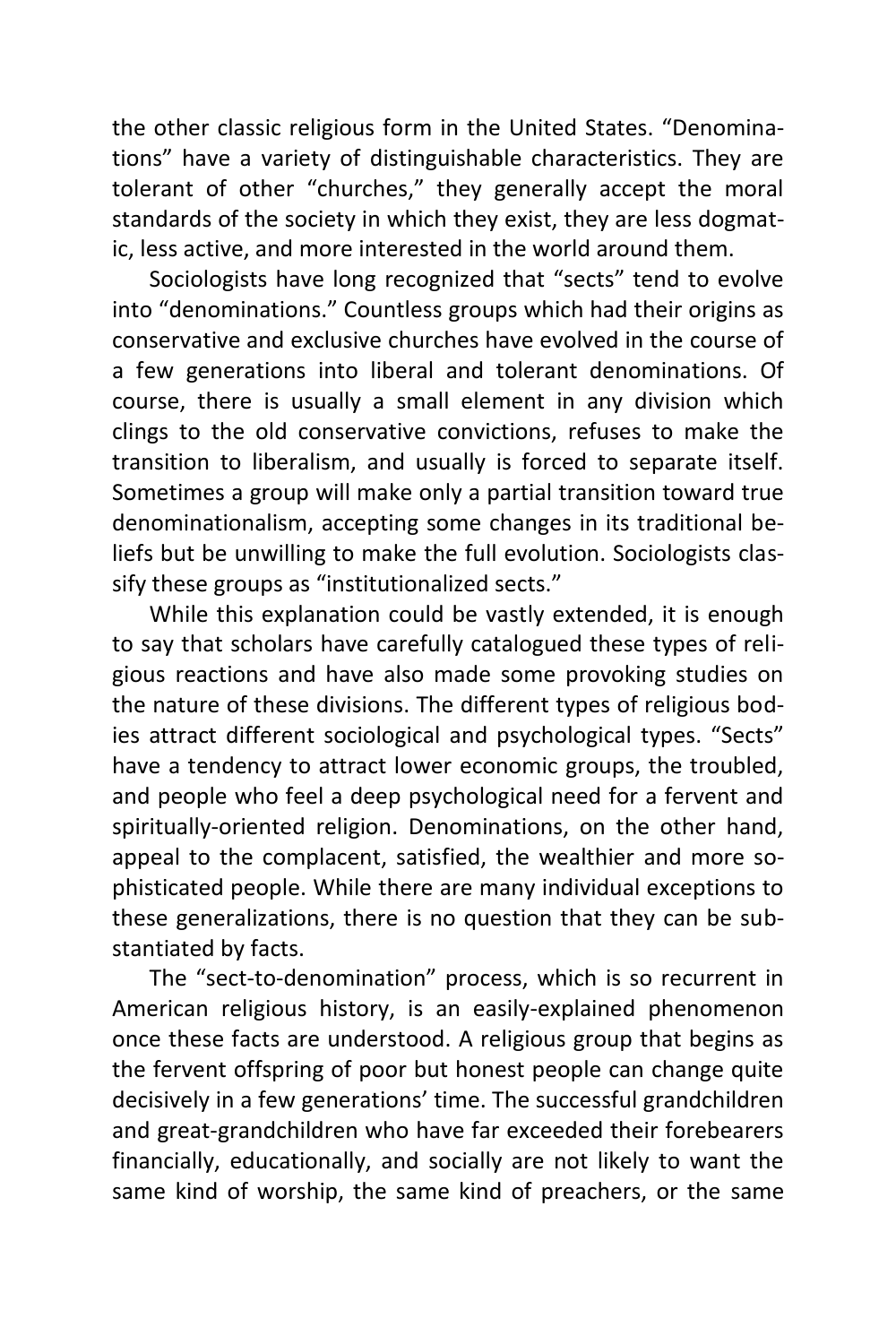kind of gospel that their ancestors loved. So they change the church. The "denomination" is the type of religious expression that suits their sociological and psychological needs.

All of this has a rather deterministic sound. It clearly implies that only certain types of people are attracted to pure and fervent religion. Someone asked me a few months ago if I was not saying in my book that if you were not poor you could not be a Christian. A liberal Churches of Christ historian accused me of saying that the only reason the conservative brethren rejected the instrument was because they were too poor to afford it. That is patently false. But what is true, and what is easily demonstrated by historical scholarship, is that the rich and the sophisticated tend to want a different kind of religion from the poor and the humble. Of course there are individual exceptions; nor does this deny that they all may act on honest convictions. But who can deny that the humble and the proud are apt to hold to different convictions? The clear pattern is there.

This is no news to the Christian. The New Testament is literally loaded with the sociological message. Again and again Jesus said that His message was peculiarly directed to the poor (Luke 6:20-26; Mark 10:23-27; Matthew 11:4-5). James clearly states the case: "Hearken, my beloved brethren, Hath not God chosen the poor of this world rich in faith, and heirs of the kingdom which he hath promised to them that love him?" (James 2:5). In I Corinthians 1:26 the Apostle Paul includes not only wealth but also success and sophistication as barriers to spiritual success: "For ye see your calling, brethren, how that not many wise men after the flesh, not many mighty, not many noble, are called."

God has clearly revealed that His message would be influenced by social conditions. That such has been the case is a matter of record. The examination that follows of the nineteenth and twentieth century divisions of the church are, I believe, from a scholarly and historical point of view, unimpeachable. One might not like the consequences, but I do not see how he can avoid them, or ignore them.

Using the terminology of modern religious sociologists and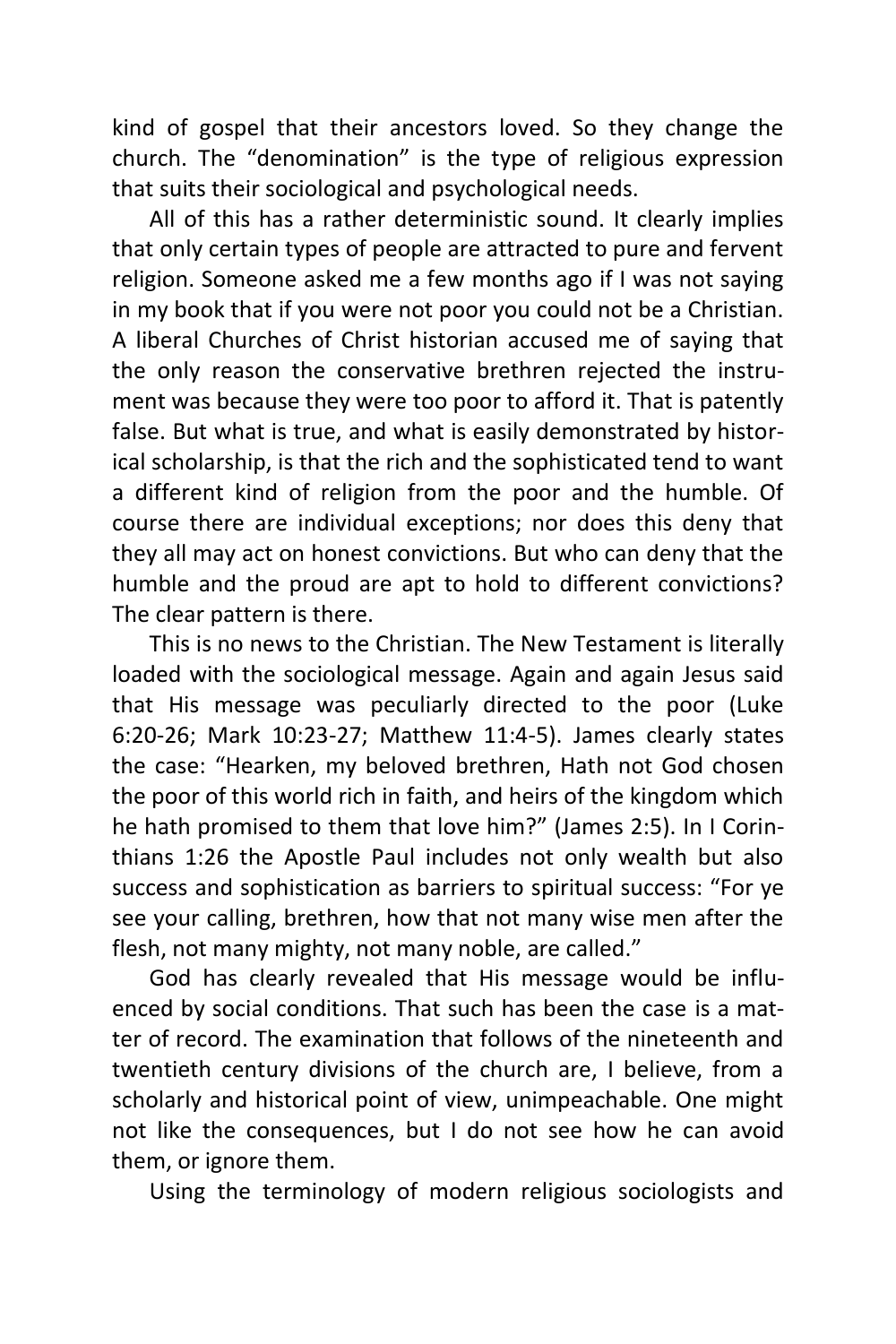historians, the early nineteenth century religious movement led by Alexander Campbell and Barton Stone was a "legalistic sect." The church was intolerant, dogmatic, fervent, and spiritually oriented; it had its early appeal mainly among the common people and the psychologically aggressive. The claim to uniqueness of the early Disciples was based on their search for New Testament Christianity based on a legalistic and literalistic approach to the Scriptures.

The story of the success of this early aggressive movement is well known. The church experienced a startling growth. By 1860 the Disciples had become the sixth largest religious group in the nation and the largest religious body of American origin. But this growth was not accomplished without the generation of internal tensions and already by 1860 there were serious doctrinal differences among church leaders. In the years after the Civil War these differences hardened and deepened and led eventually to a three-way schism in the movement.

The theological issues involved in the division of the movement have long been subject to discussion by historians and other scholars. The most serious problems were the use of instrumental music in worship, organized missionary societies, the pastor system, and eventually, such issues as acceptance or rejection of higher Biblical criticism, and open membership. I do not intend to trace the development of these theological differences. Suffice it to say here that by the end of the nineteenth century the movement had divided around three groups of doctrinal standards.

The most conservative element in the church had able spokesmen in David Lipscomb and his powerful paper the *Gospel Advocate,* as well as a whole crop of hard-nosed preachers scattered from Tennessee to Texas. The most progressive element in the church was moving rapidly by 1900 to a liberal point of view on all major doctrinal issues. The early liberal movement had been led by the St. Louis editor, James Harvey Garrison, and by 1900 was being spearheaded by a core of brilliant young scholars associated with the University of Chicago. A sizeable portion of the movement straddled the middle-of-the-road on these doctri-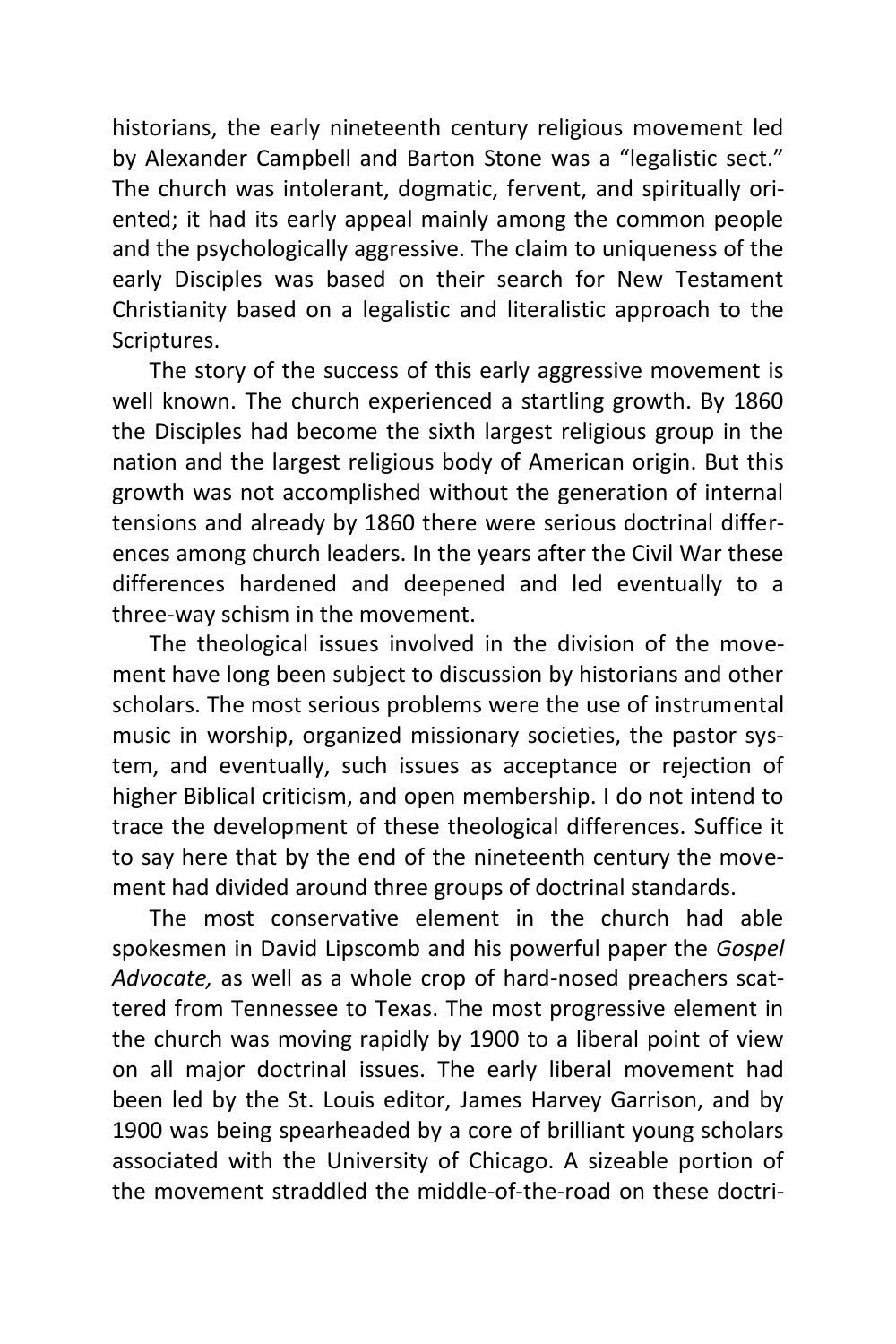nal issues. Many of the most important post-Civil War Disciples leaders, including James W. McGarvey, Moses Lard, and Isaac Errett, accepted the organ or the missionary society or both while persistently refusing to follow the mushrooming liberal movement in other areas. This doctrinal tri-section led to (1) the twentieth century church of Christ, and (2) the cooperative and (3) independent Disciples of Christ.

While a good deal has been written about the doctrinal controversies which led to the schisms in the restoration movement, very few scholars have realized the enormous importance of sociological pressures in prompting and forming the divisions. I believe that economic, psychological, and sectional motives were paramount in the nineteenth century divisions. In fact, I have written a good deal in the past few years pointing out the importance of these factors. I want to make my position perfectly clear. I have been accused of saying that the only basis for the division in the church over the organ was that those who were too poor to afford one opposed its introduction and those who were wealthy enough to own one defended it. This is not what I have said by any means. I believe that men on both sides of the controversy acted in good faith and with the firm conviction that they could scripturally fortify their position. But this does not alter the fact that the division of the church can be defined in terms of sociological classes as well as in terms of doctrinal differences and I suspect that this is a more meaningful division.

That the schism of the restoration movement in the nineteenth century was a division into sociological groups is a matter of simple fact. A study of census returns makes the point obvious. According to the religious census of 1916, the Disciples of Christ had a membership of 1,226,000 while the Churches of Christ had only 317,000 members. In the former slave states, however, Disciples membership totaled only 485,000, over half of which was in the border states of Kentucky and Missouri. On the other hand, nearly 250,000 of the Churches of Christ's members were in the former slave states. In Tennessee, the Disciples listed 21,500 members while the Church of Christ claimed 63,500.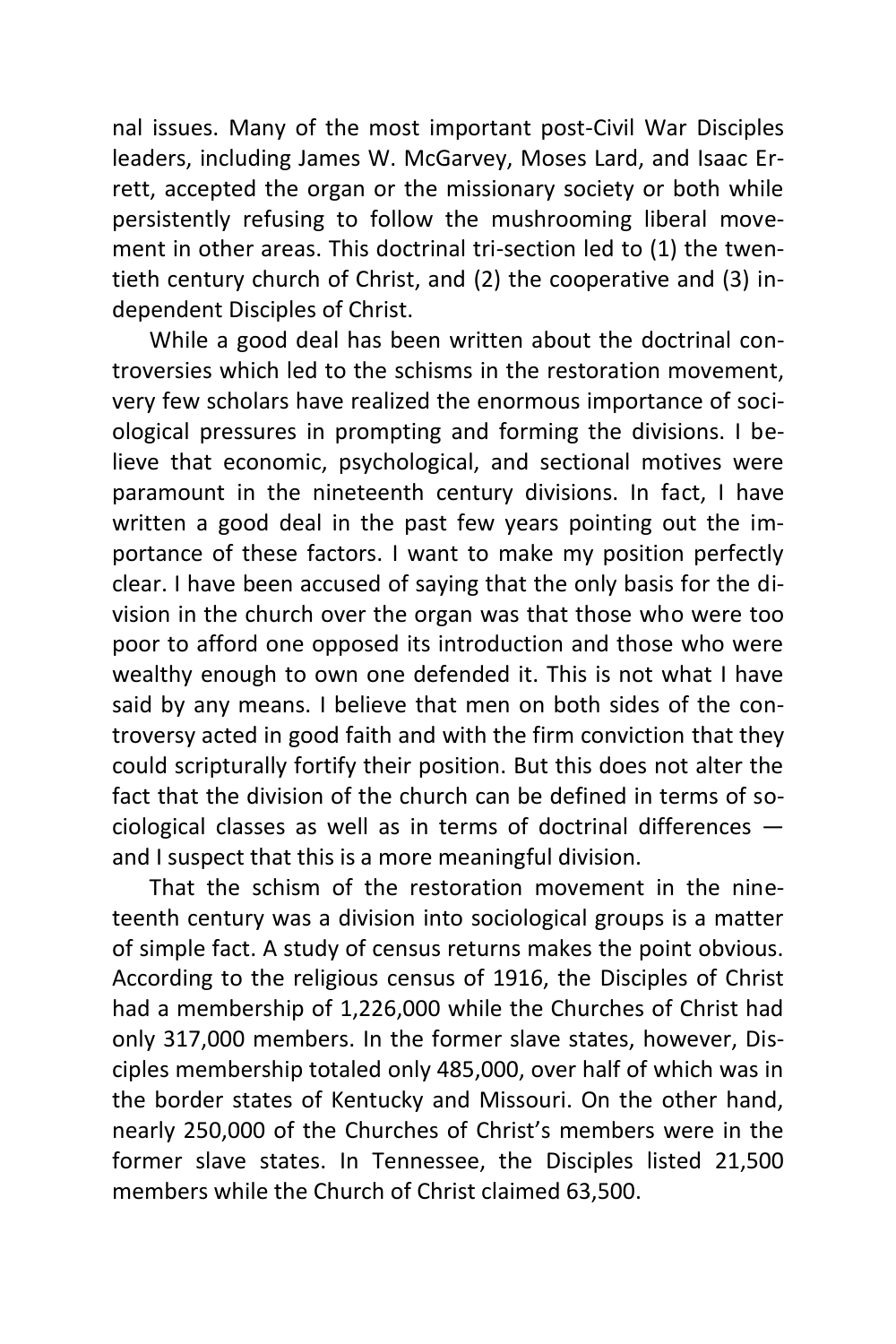[See David Edwin Harrell, Jr., "The Sectional Origins of the Churches of Christ," *Journal of Southern History,* XXX (August, 1964), 261-277; "The Disciples of Christ and Social Force in Tennessee, 1860-1900," *East Tennessee Historical Society Publications* (1966); "Disciples of Christ Pacificism in Nineteenth Century Tennessee, *Tennessee Historical Quarterly,* XXI (September, 1962), 263-274.]

In short, the most conservative element of the church centered in the lower South, the former states of the Confederacy. The middle-of-the-roaders found their strongest support in the border areas of Kentucky, Missouri, West Virginia, and East Tennessee. The liberal stream in the movement was most successful in the North. Some of the more perceptive church leaders of the day recognized that the division taking place was decidedly sectional in character. David Lipscomb was repeatedly accused of trying to draw the Mason-Dixon line through the church. And it was true that many Southern church leaders did associate digression with the North and conservatism with the South. The caustic T.R. Burnet, condemning the formation of a state missionary society in Texas in 1892, said:

> "The brethren are following northern ideas and northern men, and patterning after sectarian plans and models, and have given up the Bible model."

The late nineteenth-century division of the church of Christ, then, was essentially a sectional division. Of course, there were thousands of individual exceptions, but this was the general pattern. The interesting question raised by this is: Why did most southerners believe that the organ was wrong and most northerners believe that it was right? One may assume that they were honest in their convictions, that the doctrinal problems involved were significant, but it does appear that some other factors must have been involved.

The three great sections in post-Civil War United States (the South, Border areas, and the North) also represented three economic and sociological groups. The population of the South remained rural and economically depressed after the war. It was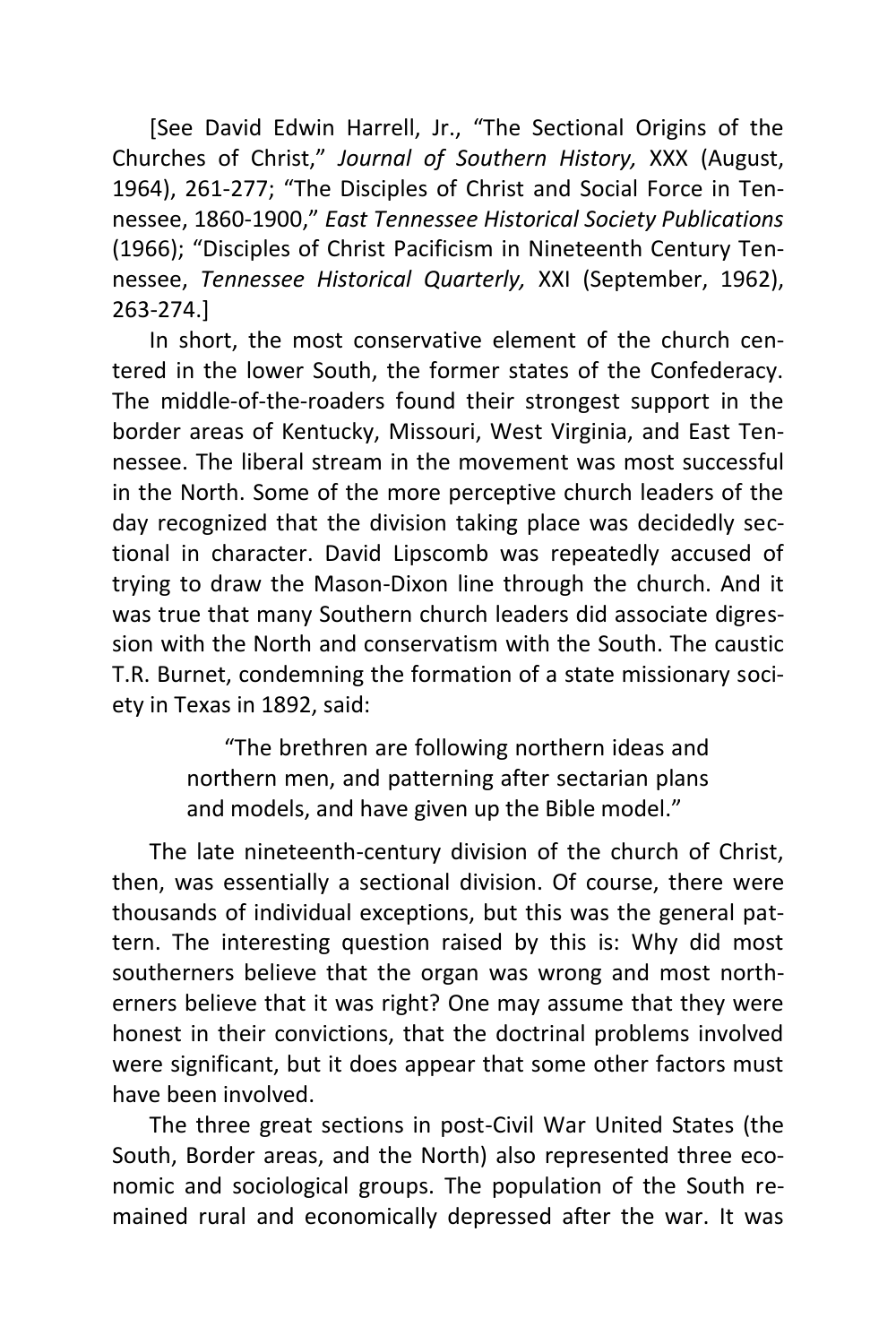among this sociological class that the conservative plea of the restoration movement continued to thrive. Outside of the South the only areas where the conservative position held its own were in some of the economically depressed farming sections of the Midwest. The areas of the South where the conservatives failed to win the doctrinal battle were largely in the middle class congregations of the Southern cities. In short, that element which was receptive to conservative plea and uncompromisingly rejected all innovations was the most depressed class in the movement.

On the other hand, the liberal wing in the church was strongly urban. It was led by the preachers of the growing cities of the Midwest and Kentucky. Disciples in these areas had grown rich and fat in the nineteenth century. The liberal movement grew in almost a precise ratio to the growth of sophistication of the membership of the churches. In short, that element in the movement which was most receptive to "progress," that element which first introduced the organ, which pushed for changes in the organizational structure in the church, and which accepted the findings of modernistic scholarship, was the most economically and psychologically stable element in the church.

Those who were middle-of-the-roaders doctrinally represented an economic class somewhere between these extremes. The most notable doctrinal moderates were Kentuckians. The moderate movement got strong support from the neat and respectable rural churches in Kentucky and the Midwest. These churches were neither so economically depressed as those of the South nor so sophisticated as the growing congregations in the cities. Neither was the doctrine they accepted so extreme as that of either of the other groups.

What this demonstrates is that while the nineteenth century division of the restoration took place over doctrinal problems, it was rooted in deep economic differences in the membership of the movement. By 1900 there were serious class differences within the movement and the church divided along class lines.

What had happened was that the Disciples of Christ had undergone the "sect to denomination" evolution  $-$  at least a seg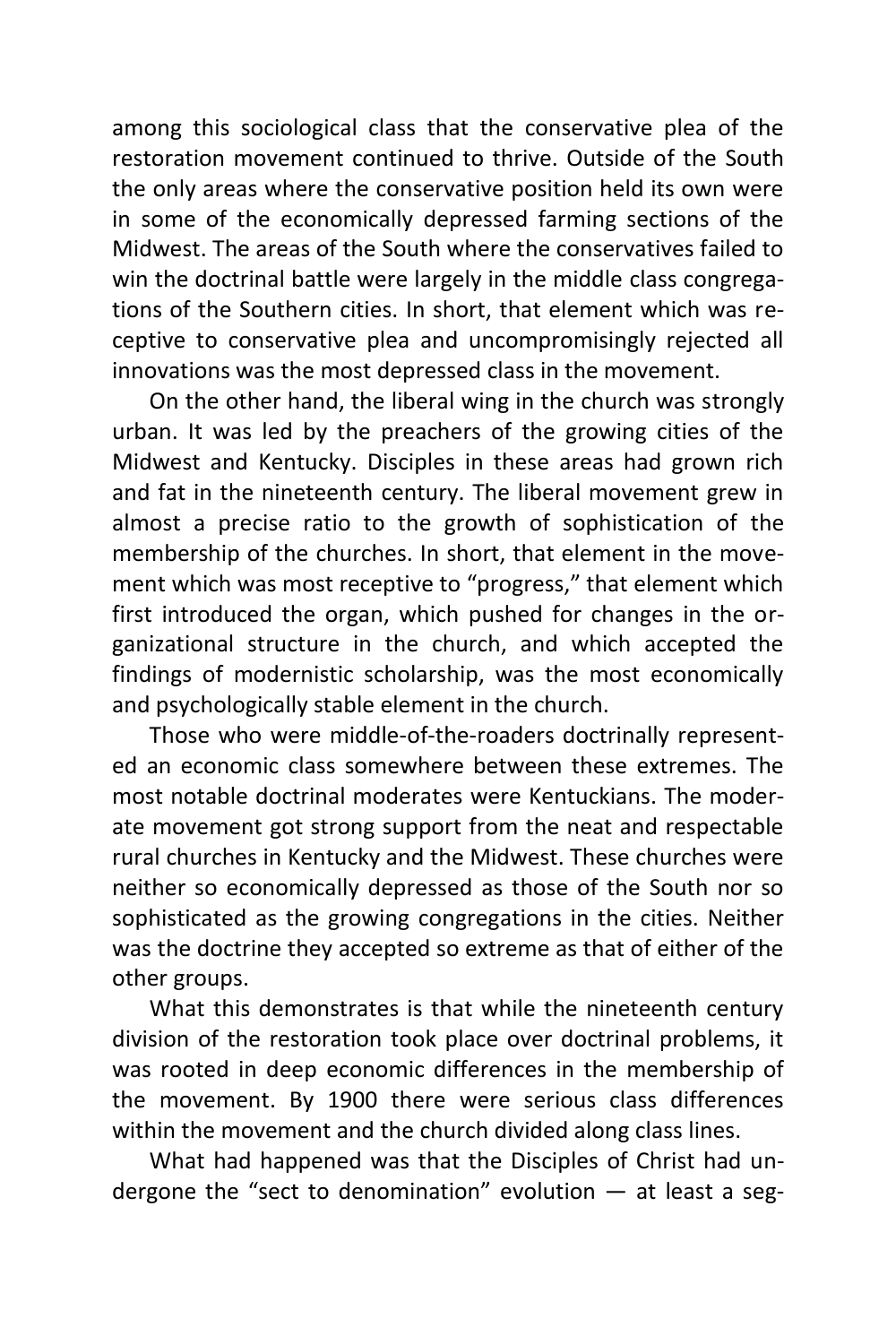ment of the movement had completed the transition. The group had passed through the same transition common to all religious movements. Three incompatible classes had emerged within the church.

By 1900, the sociological unity of the church had vanished. The old conservative values of the early movement were simply no longer an acceptable expression of Christianity to the more sophisticated elements in the church. As wealthier, more educated and more socially established elements in the church emerged, they simply formulated a more denominational expression of Christianity. By 1900, the liberal element of the Disciples of Christ was well on its way to becoming a prominent American denomination.

On the other hand, there remained in the church in 1900 a sociological class of fervent people who could only be satisfied with the same old vital, aggressive emphasis common to the founders of the movement. They refused to evolve into a denomination and retained the strict standards which fitted their emotional religious needs.

It is enough to simply point out that the peacemakers in the middle-of-the-road were simply another sociological group. They made a part of the transition to denominationalism but stopped short of the full process. Doctrinally they reached a hybrid position of partial acceptance of denominational standards and partial retention of the old legalistic standards. In short, they became an "institutional sect." This was the point in the transition which suited their sociological needs. They were also a hybrid sociological class — at a kind of half-way house between rural poverty and urban sophistication. In sum, they also had their own unique religious needs which were met by the unique solution of the institutional sect.

As these sociological changes took place within the movement — as the movement came to include vastly different kinds of  $p^{\text{e}}$  people  $-$  it was inevitable that a schism take place. The simple fact of the matter was that the people within the church no longer wanted the same kind of Christianity. This was the basic issue —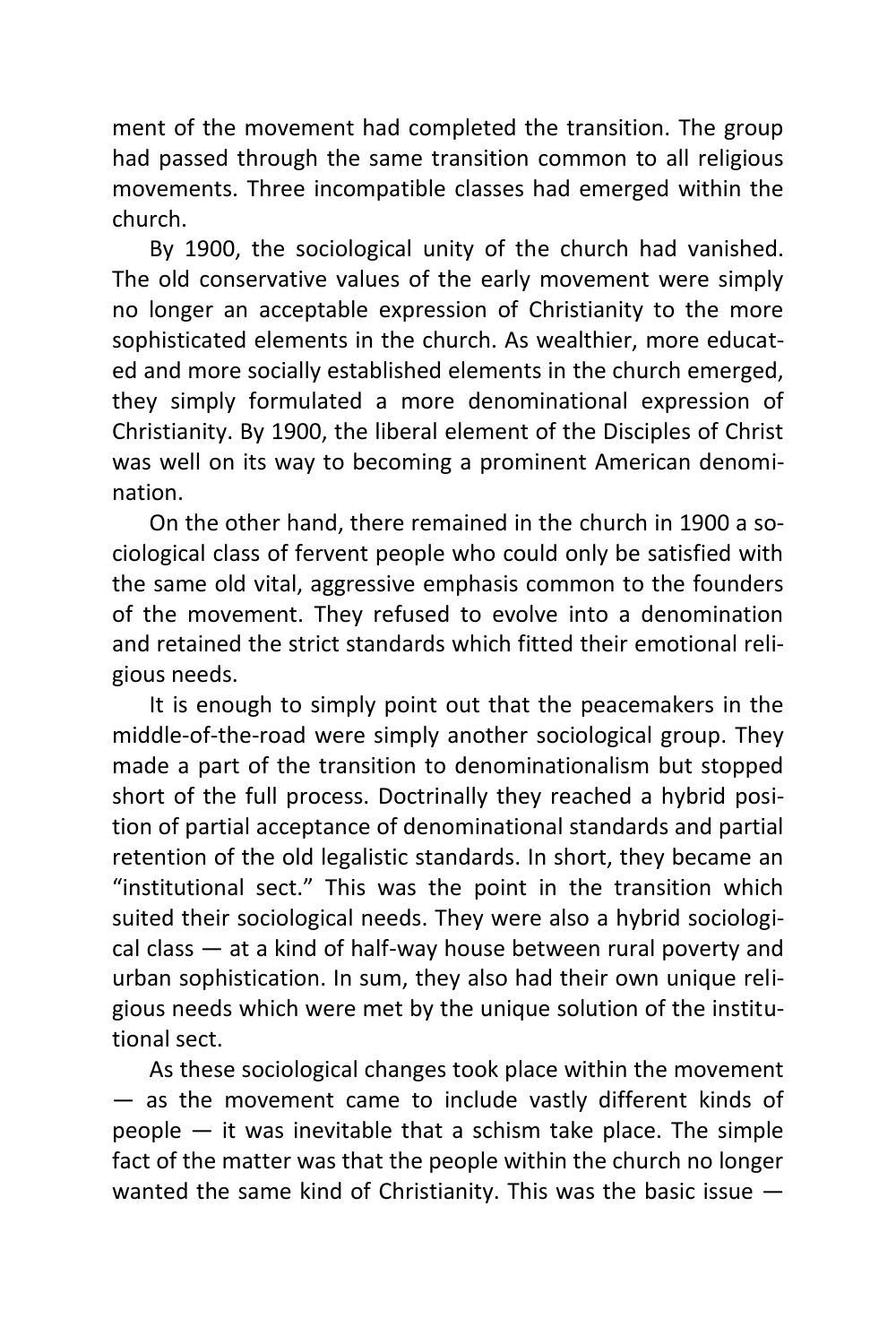what doctrinal problems arose to divide over were inconsequential. When this basic transition had taken place, issues were bound to arise. The doctrinal clashes could have taken place in a hundred different areas. As it happened, the first innovations injected by the liberals in the movement were instrumental music and organized missionary societies. But they were only the first; many others followed; many others were bound to follow. Instrumental music and organized societies were in essence the accidental basis of the doctrinal division in the movement. They certainly were not the cause of the schism. The cause was that the church had grown to include incompatible kinds of people.

Of course, most of the people involved in the long and bitter controversy in the church little understood the deeper tensions within the movement. Some were not totally unaware of the class divergence underlying the doctrinal problems. In 1897, Daniel Sommer wrote a very perceptive analysis of the pressures leading to the schism:

> As time advanced such of those churches as assembled in large towns and cities gradually became proud, or at least, sufficiently world-minded to desire popularity, and in order to attain that unscriptural end they adopted certain popular arrangements such as the hired pastor, the church choir, instrumental music, manmade societies to advance the gospel, and human devices to raise money to support previously mentioned devices of similar origin.

> In so doing they divided the brotherhood of disciples, and thereby became responsible for all the evils resulting from the division which they caused. (*Octographic Review*, XL, October 5, 1897, p. 1).

Sommer had placed the responsibility for the division at the doorsteps of the upper-class city churches — precisely where it belonged. But such understanding was rare. Especially liberal leaders in the movement were unwilling to admit that they had become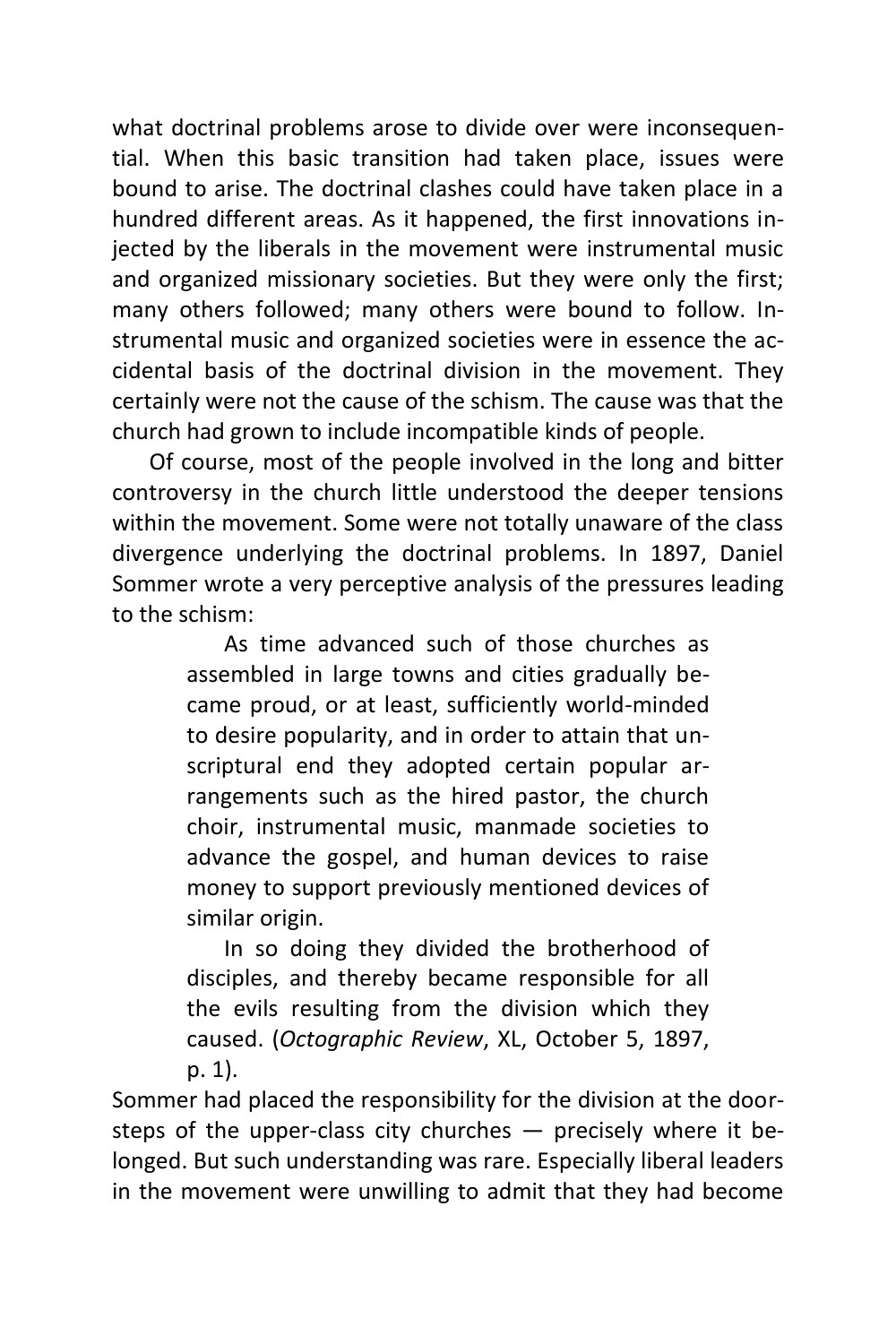too sophisticated for the old principles of the fathers.

As a result, the controversy was largely a doctrinal struggle. Most of the debates centered, for several decades, around the attempts of each side to scripturally document its position. Each side was also profoundly interested in rallying the testimony of the early leaders of the movement to the support of its position.

This was an uneven and unrealistic struggle from the beginning. Within the context of a literalistic interpretation of the scriptures it was no contest. The innovations which became issues in the controversy were simply not justifiable in terms of a literalistic interpretation of the scriptures. The best a liberal literalist could do was obfuscate, muddle, or evacuate. This is not to say that there was no defense for liberalism. There is, and later liberal Disciples leaders find and use rationalism and liberal Biblical interpretation as their rationale. But the point is, there was no case for liberalism within the context of Biblical literalism and this is where most early Disciples liberals felt compelled to fight. They lost. I say it not because I think they were wrong, but because any objective witness of the struggle would say they lost. You can't accept the Book of Mormon and defeat a Mormon; you can't use papal proclamations to beat a Roman Catholic; and you can't be a Biblical liberal and fight a legalist.

I suppose it ought to be parenthetically asked: If they lost, why did the majority of the people follow them? The answer is simply that who wins or loses an argument has very little to do with the convictions of the listeners. The listeners generally believe what they want to believe and in the nineteenth century controversy most members of the Disciples wanted to be denominationalists.

Not only was there no realistic clash between the groups within the context of a literalistic interpretation of the scriptures, neither was there any question about which of the elements was heir to the traditions of the early movement. The early movement would be classified by every religious sociologist as a "sect," and when the split came the conservatives were clearly the spiritual sons of the early leaders of the movement. This question is not important to us doctrinally, but it is interesting, and in every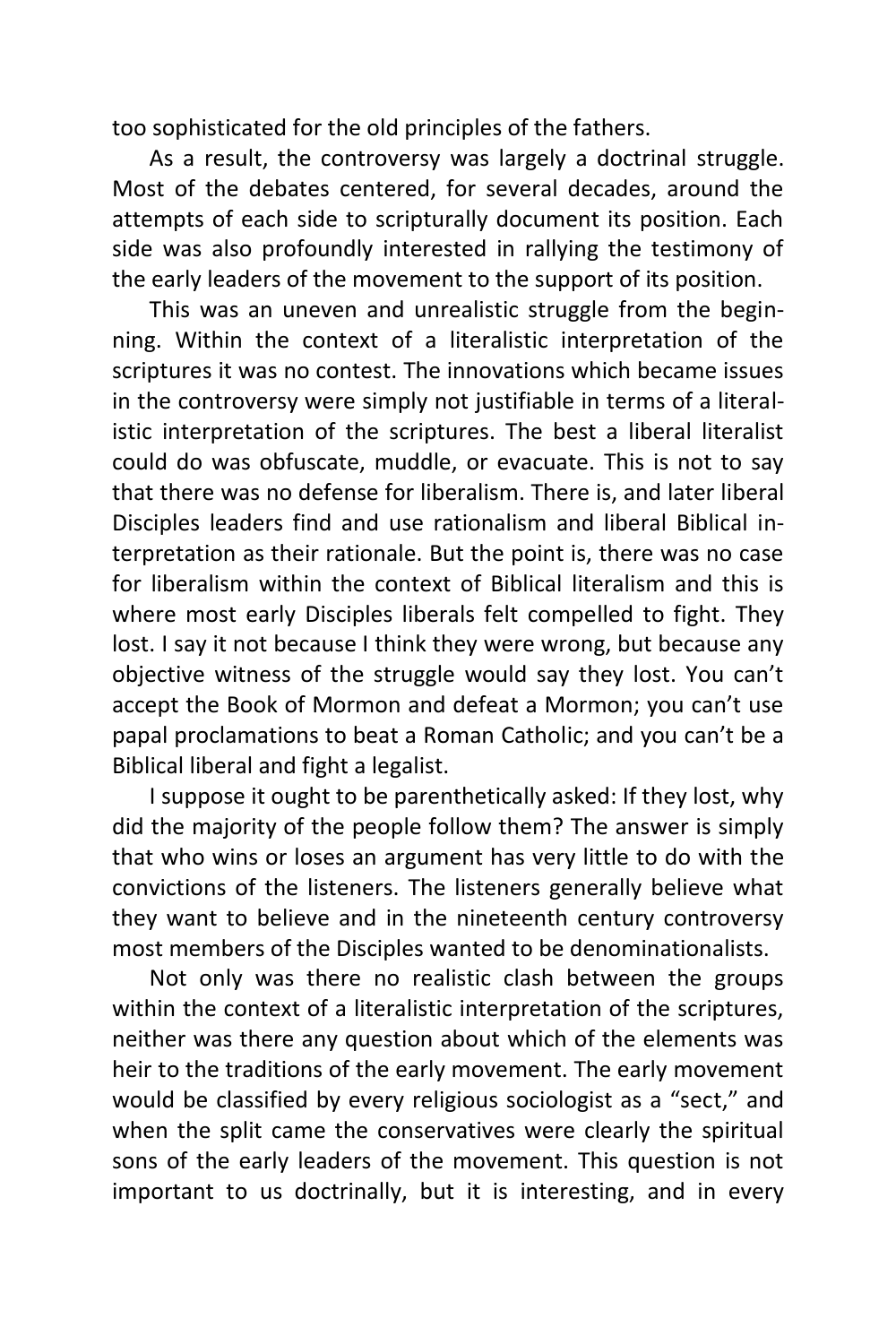church controversy it is broadly disputed. But the question is not even debatable. Both sides quoted Alexander Campbell, Walter Scott, and Barton Stone during the controversy on specific issues. But whatever they might have said on specific issues, they were by nature fanatical literalists. By 1900, they would have only fit within one segment of the church — the church of Christ.

But back to the main question. The battle between the divergent elements within the church was fought on the unrealistic and meaningless battleground of scriptural literalism. This raises the further interesting question of why the liberal element joined the battle on these uneven and unrealistic terms.

One obvious answer is that they did not know (as many of the conservatives did not know) that this was not the real point of controversy. It was not until the twentieth century that a sizeable number of liberal leaders recognized the fact that they had abandoned their allegiance to scriptural literalism and restoration. It was easy for a man who wanted a more progressive and denominational religion and yet at the same time wanted to believe that he still held to his old time convictions to satisfy himself with fuzzy rationalizations. Some very unconvincing arguments can convince us to believe what we already believe. The transition into a denomination is a complex one. It takes time and it often takes place subtly  $-$  even though the change is basic and dramatic. A man in the midst of the change often fails to recognize it. If he is perceptive enough to recognize it, he must have the additional ingredient of courage and moral honesty to admit it. It takes at least one generation to make the change and at least one more generation to understand and admit the change.

But there was another important reason why early liberal leaders in the church refused to admit that they were changing the fundamental direction of the movement during the nineteenth century. By 1875, the divergent elements within the church were engaged in mortal battle for the loyalty of local congregations. A successful liberal leader must move with calculated caution. Many church members in the fifty years from 1860 to 1910 traveled the slow road to denominationalism who would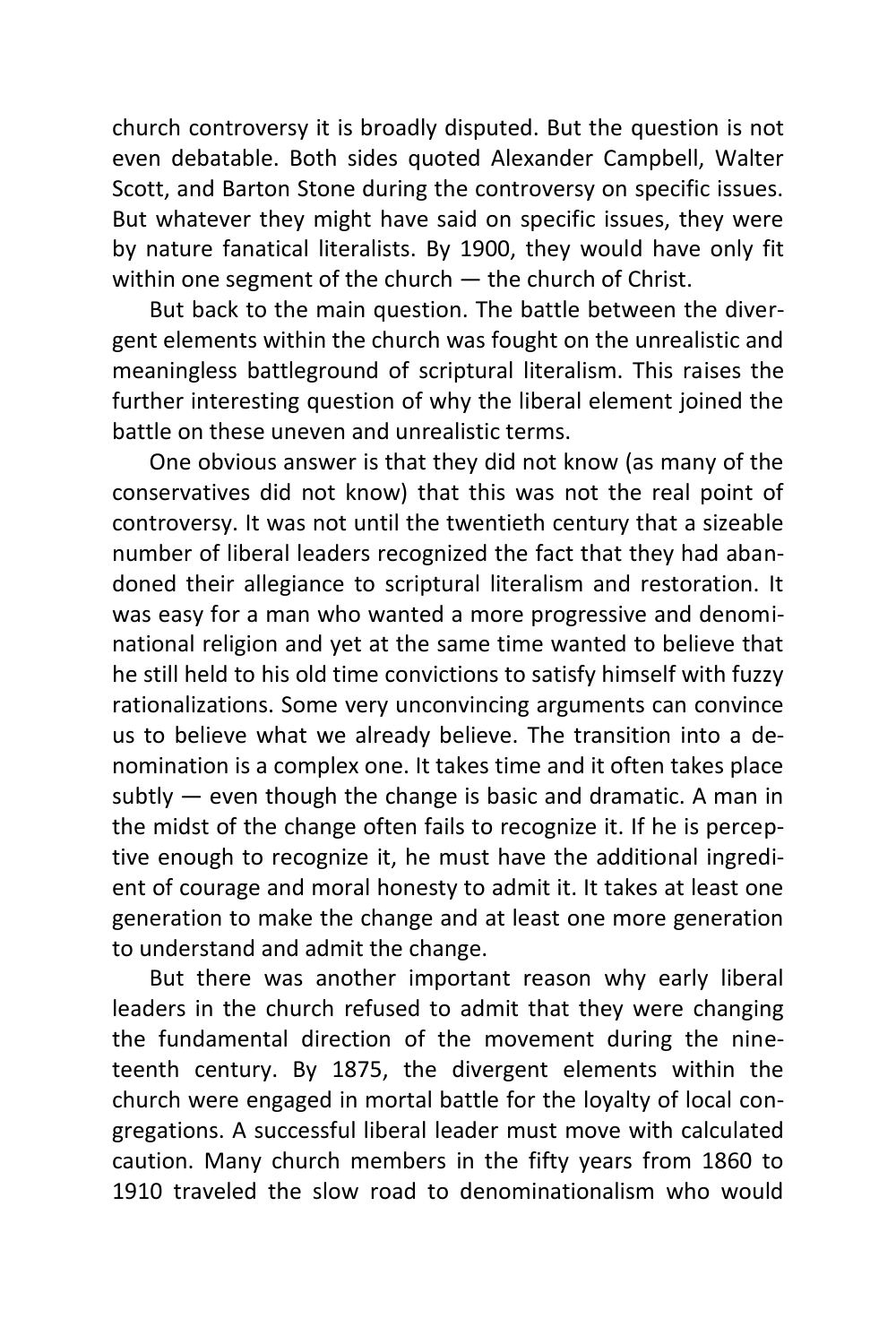have been repelled by a rapid and conscious transition. It was certainly the part of wisdom for the progressive leader to move slowly. Many a liberal Disciples leader during these crucial years underplayed the magnitude of the transition in his own personal conviction for the benefit of the less perceptive general body of members. Whether this policy is vicious and dishonest or enlightened and shrewd depends pretty largely upon which side the viewer is on.

This, then, is a sociological interpretation of the late nineteenth century division in the Disciples of Christ. It was a division which followed the well-established patterns of "sect to denomination" evolution based on diverging class interests.

This evolution reached a rather satisfactory and stable conclusion by about twenty years ago. The church of Christ remained at that date firmly conservative in emphasis, united around the old plea of restoration of the ancient order. The Disciples had reached a point of fairly stable denominationalism. What conservatism remained in the Disciples movement was shed in the independent-cooperative division of the early twentieth century. Liberal Disciples today are, by and large, proud to have made the transition to denominationalism, and have gained new insight into the meaning of the restoration movement. A liberal Disciple today would not think of holding a scriptural debate on instrumental music — or anything else. He understands he does not stand on the same platform as the early nineteenth century reformers. I think most would freely admit that the church of Christ does. The Disciples of Christ have an entirely new set of justifications for their existence. In short, in the perspective of some thirty or forty years it is relatively easy for the historian to draw meaningful conclusions. With the passing of time it has also become easy for the interested groups to understand and appreciate what has happened.

Within the framework of the definitions of modern historians and sociologists, the late-nineteenth-century religious movement led by David Lipscomb and others of like mind was also a "legalistic sect." Doctrinally the church was intolerant, highly moralistic,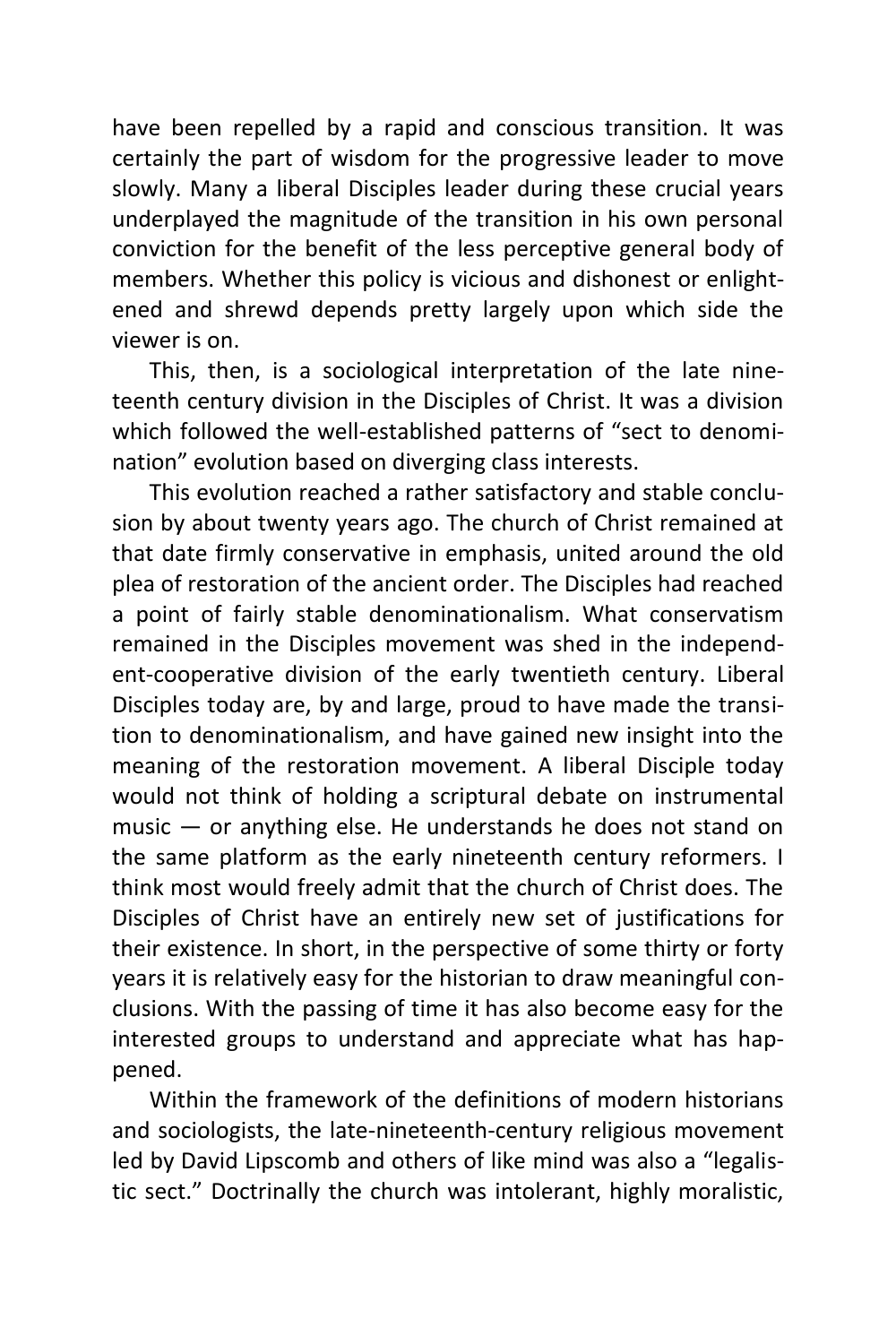and insistent on strict adherence to certain doctrinal standards. Psychologically, the members of the church were aggressive, dogmatic, and deeply religious. Economically the church appealed largely to the lower classes of the South and other areas influenced by migration from the South.

From the standpoint of the historian, the growth of the church of Christ during the first half of the twentieth century has been extraordinary. With limited financial resources, a total lack of inter-congregational organizational structure, and a seemingly unimpressive leadership, the group nevertheless emerges as one of the most rapidly growing religious bodies in the nation. But the growth of the church in the twentieth century (as had been the case in the nineteenth century) was accompanied by the rise of serious internal tensions. The nineteenth century story of success and schism was being vigorously reenacted by 1940.

The doctrinal issues which have emerged within the church of Christ within the past few decades are well known. They include basic differences on questions of church work and organization. The propriety of church-sponsored organizations such as orphan homes, schools, and hospitals; the proper limitations of multi-church activities; and the proper function of the church in the broad area of social action are fundamental problems which have caused deep cleavages in the unity of the church.

New doctrinal issues continue to arise, and some people yet remain uncommitted to any point of view, but by and large the opposing positions have become recognizable and stable. Three major doctrinal emphases are clearly discernible. The most conservative element in the church rejects all such schemes as "innovations." The future historian will associate this position with a number of conservative religious papers, including the *Gospel Guardian.* Of course, there is considerable variety within the conservative camp; religious conservatism is a haven for rank individualists of every stripe. The most progressive element in the church is led by *Mission Magazine* and *Christian Chronicle* and the liberal educational institutions associated with that segment of the movement. The liberal Church of Christ controls nearly all of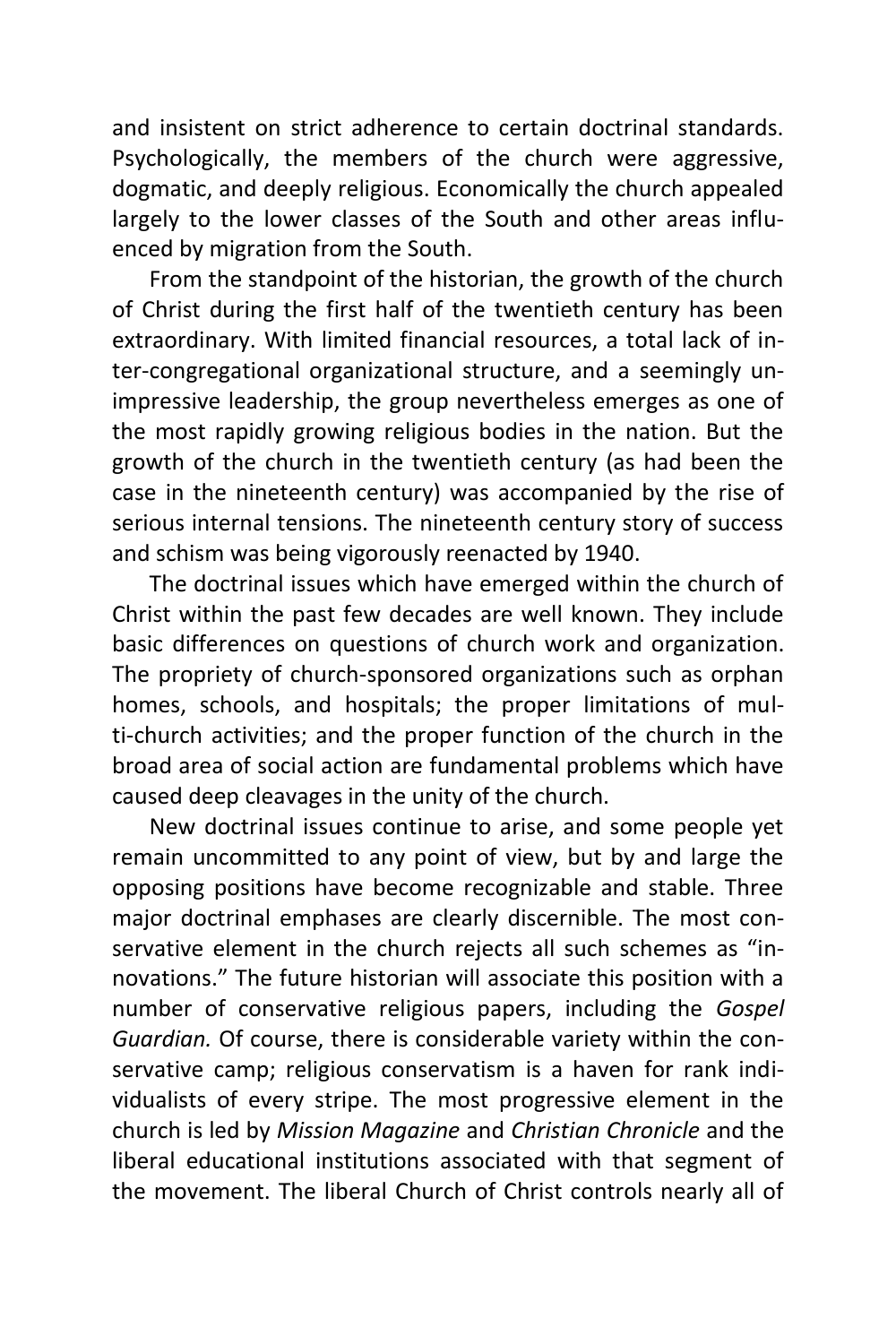the institutions created in the twentieth century and progressive church leaders have demonstrated an amazing prolificness in hatching new projects. A somewhat hazy middle-of-the-road approach is followed by the editor of the *Foundation* and, apparently, a sizeable group of moderates within the church.

It is enough to establish the existence of three segments within the movement. Most of those who read this article will be familiar with the doctrinal position and the apologetics of each group. After several decades of heated debate an apparently irreversible rupture has taken place isolating the more conservative element from the other two. Even an amateur prophet could predict that the partnership between the other two groups will become an increasingly uneasy one.

But now to my point. It is one thing to understand the theological problems involved in the present controversy in the church and another thing entirely to assume that all of the problems are based in theological differences. Sociological factors are involved in the present controversy (as they always are in religious divisions) and the situation in the church comes into much clearer focus when viewed from this direction.

Unfortunately for the historian, statistical information about the present schism in the church is not available, and it probably will be some time before data does come to hand. But I believe that it is obvious that the current division in the movement is essentially a class rupture. By and large, the conservative doctrinal view is most successful among the poorer economic groups within the church. On the other hand, the liberal position is most firmly entrenched among the wealthier and more sophisticated congregations and has its greatest appeal to this class of people. There are many exceptions to this generalization, as there were many exceptions in the nineteenth-century division, but this does not impair the basic economic pattern present in both of the controversies.

I believe there is also a clear psychological pattern in the present division. Those who have the most fervent religious psychologies are almost invariably in the conservative camp. Most of the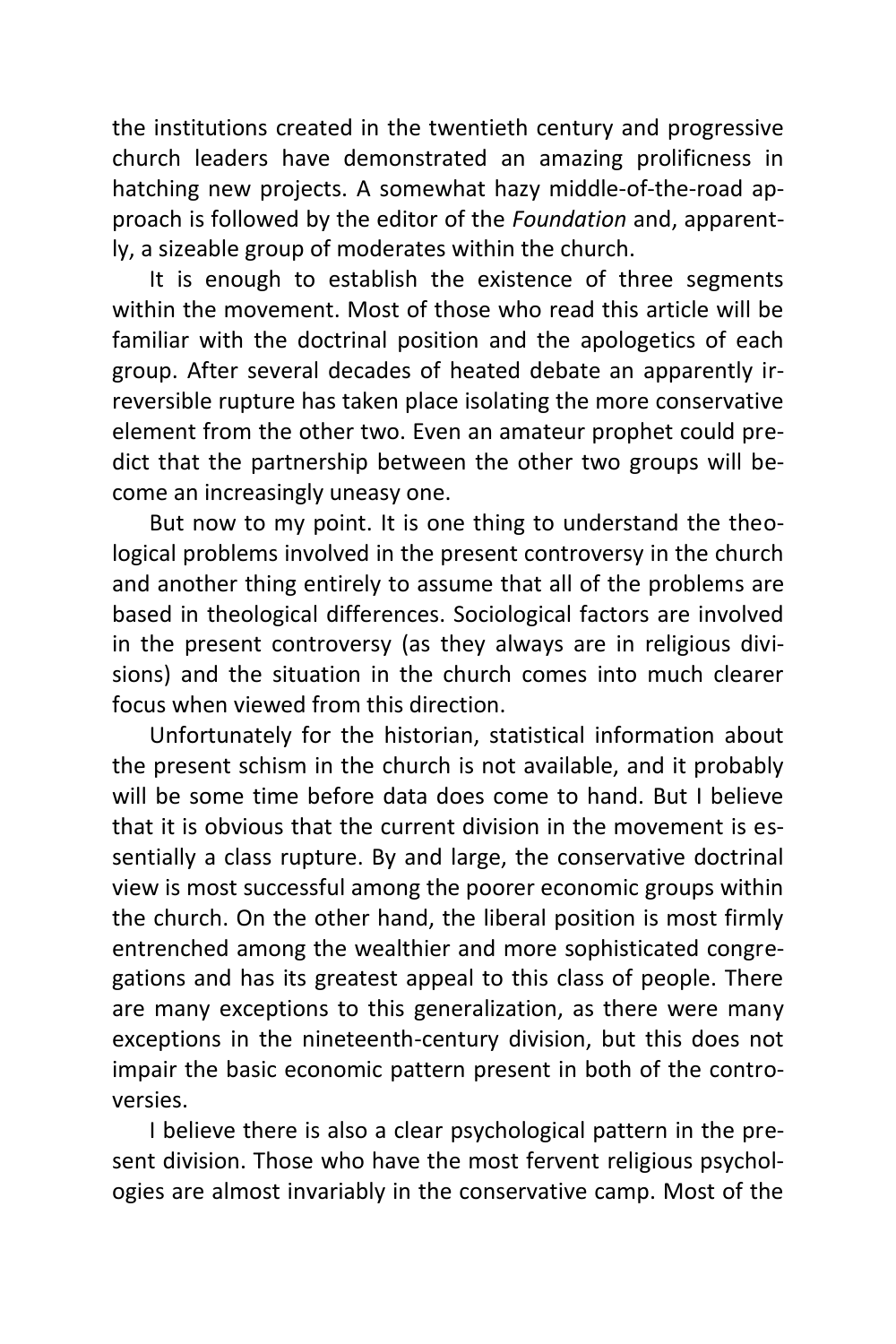"fanatics," the individualists, the "eccentrics" in the church are "antis." Not all conservatives are "eccentrics" by any means, but most of the people who are deeply and intensely concerned about their religion are conservatives. On the other hand, the liberal point of view attracts the contented and the complacent. If the conservative plea attracts those whose zeal might lead them to extremes, the liberal plea finds its most devoted supporters among those who want the easiest and least bothersome religion they can find.

The sociological unity which existed within the church of Christ around the turn of the century simply no longer exists. As the sociological and psychological complexion of the movement changed, the theological unity which had characterized the churches in the early part of the century was bound to give way.

What had happened by the middle of the twentieth century was simply the completion of the "sect to denomination" cycle again — the familiar process constantly at work in American religious history. In the course of the half-century since 1900 one segment of the membership of the church had grown wealthier, better educated, and more sophisticated. This new generation of "Church of Christers" (largely the children and grandchildren of the pioneers who lived around the turn of the century) has reached the sociological status which demands a more denominational expression of Christianity. The old values of the early leaders of the movement are no longer an acceptable expression of Christianity to this sophisticated element. By 1960, the most liberal element within the church was well on its way into the mainstream of American denominationalism.

On the other hand, in this schism, as in the divisions of the past, it was not the entire church which made the transition. A substantial minority  $-$  the fervent and generally the less affluent classes — retained the old attitudes about religion. They yet refuse to make the transition and remain committed to the conservative theological standards which fit their religious presuppositions.

The division of the mid-twentieth century has its sociological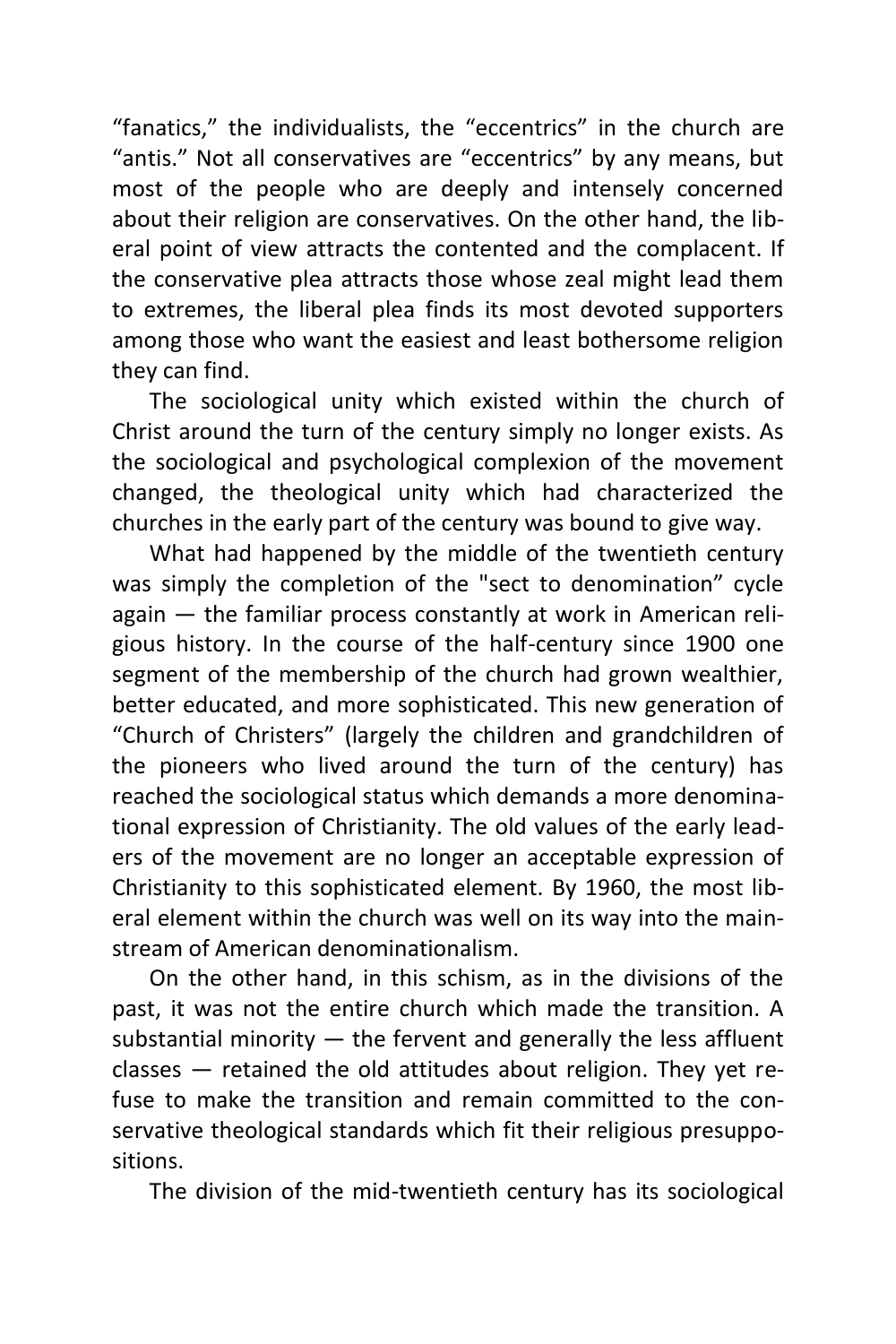and theological middle ground as did the break of the last century. Theologically, this middle group is willing to make only a part of the transition to denominationalism. They will probably evolve (or at least many of them will) into an "institutionalized sect" partially accepting denominational standards and partially clinging to the conservative plea of the past. This is the theological compromise which meets the needs of a middle class sociological group.

To a professional historian, there is considerable evidence that such a sociological transition is underway in the church of Christ today. Liston Pope, an eminent sociologist of religion, has provided an interesting list of criteria for measuring the progress of a religious group toward denominationalism. Pope suggests twenty-one changes which take place during the evolution. Some of them are inapplicable to a group with the emphasis of the restoration movement, but several of them are highly suggestive. Of course, some of these transitions do not involve matters that are inherently right or wrong, but taken together they are symptoms of a dramatic change indeed.

**"From property-less to property-owning membership."** This is the basic economic change that takes place as a religious group makes its move toward a more sophisticated religious expression. That much of the membership of the church of Christ has made this change to economic comfort and stability is apparent to the casual observer. It would be naive to assume that this economic shift has had no impact on the thought of the movement.

**"From economic poverty to economic wealth, that is, value of church property, minister's salary."** The erection of costly and elaborate buildings has been one of the most prominent visible changes in the church since World War II. The unpretentious, inexpensive, sometimes ugly, little building on the wrong side of town has repeatedly given way to the "as good as the Methodists" status symbol. Many liberal ministers have shared the rise in economic prosperity; they are far from a deprived but fervent band of evangelists.

**"From cultural periphery toward the cultural center of the**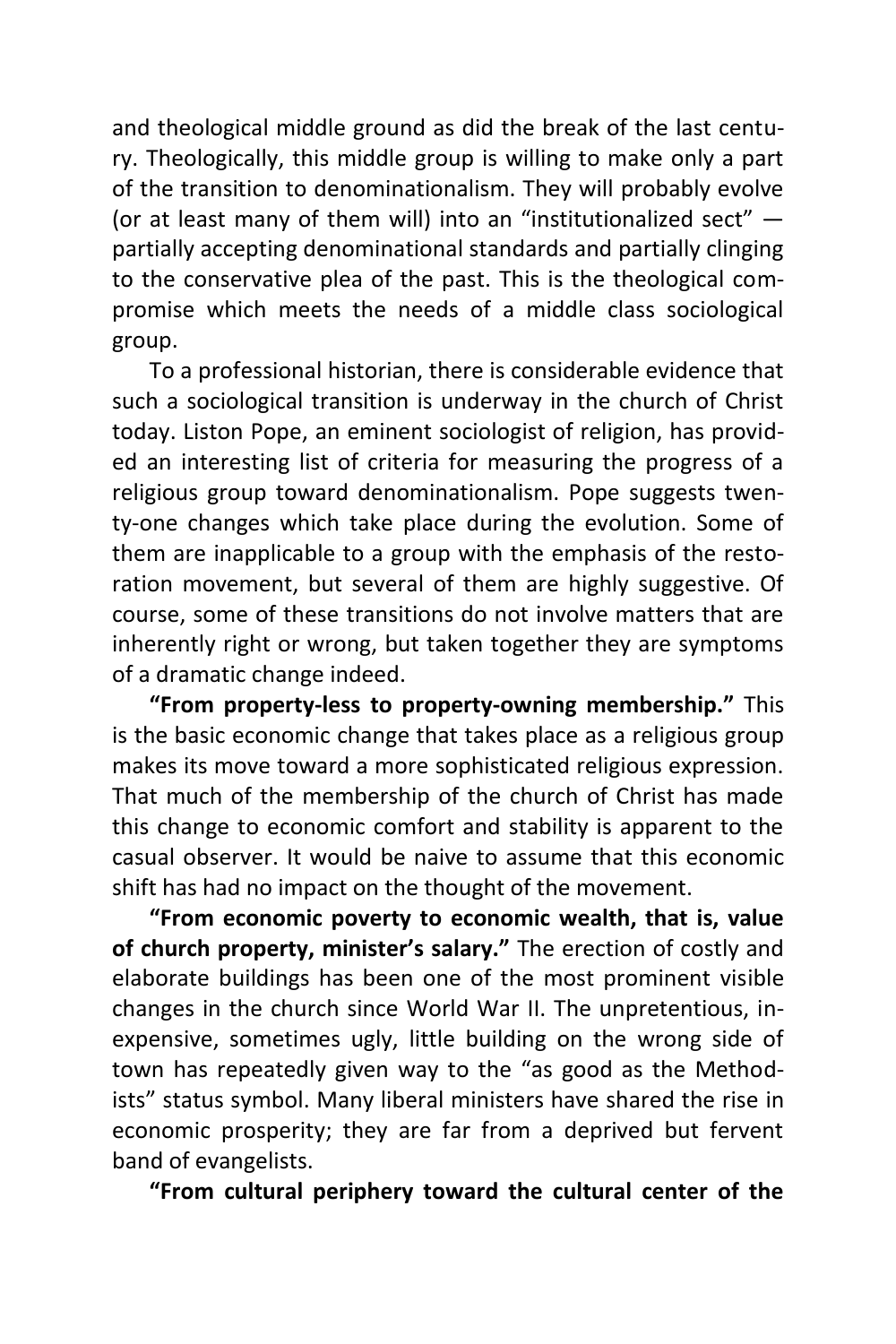**community."** Much of the church has moved from a critical, or at least skeptical, attitude toward the values of the society around it to a general acceptance of that culture. Within the past few years such typical representatives of the culture as politicians, business wizards, athletes, and movie stars have become the most-advertised members of the church of Christ. In the early days of the movement they would certainly have been hidden, and probably disowned.

**"From a community excluding 'unworthy members' to an institution embracing all who are socially compatible."** Again the application is obvious. It is common knowledge that a "socially acceptable" member would never be disciplined in one of the sophisticated churches of the brotherhood today. The very principle of discipline has been abandoned by a large segment of the church.

**"From an unspecialized, unprofessional ministry to a professional ministry."** The acceptance of the idea of the clergy is well advanced in the liberal element of the church of Christ. Specialized education has become a prerequisite for preaching in most of the congregations. Whatever they may be called, the equivalent of denominational seminaries are in existence.

**"From emphasis on evangelism to emphasis on religious education."** The church has become increasingly less zealous and less effective in evangelization. On the other hand, the more socially acceptable emphasis on "Christian education" is growing into a highly specialized business.

**"From stress on future in the next world to primary interest in this world."** This is the denominational basis for the social gospel movement. Much of the doctrinal clash within the church today centers around the expanded activities of the denominational element into the area of social service and activities.

Several of the other changes listed by Pope lend themselves to obvious comparisons: "From noncooperation with other churches to cooperation. . . . From fervor in worship to restraint. . . . From a high degree of congregational participation to delegation of responsibility to a few."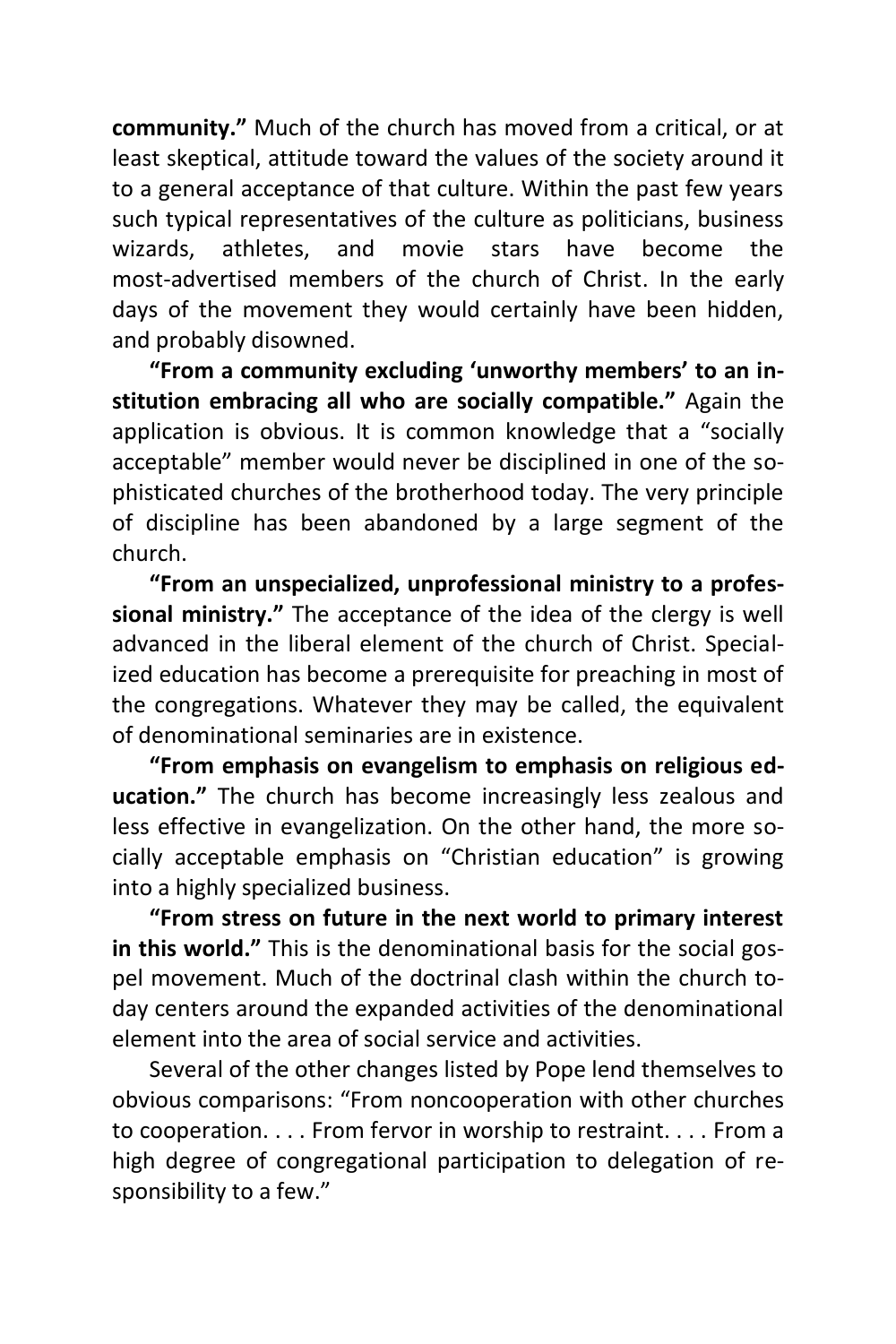Finally, one other interesting item: **"From persecution to success and dominance psychology."** The conservative has a combative mind that is out of step with most of the world. The "on the march," "million dollar," spectacular approach of the liberal today fits into an entirely different category. He has a denominational psychology.

This is sufficient to indicate to the unbiased mind that a large segment of the church of Christ is well along the path toward denominational status. The evolution that is taking place is essentially a sociological one. It is the result of the changing character of the membership of the church. The cultured element in the movement has simply begun the search for a more sophisticated type of religion.

As the kinds of people who were members of the church began to diversify, it was inevitable that theological "issues" would arise between the sociological groups. What those issues happened to be is really accidental. The church is not really dividing over the relationship of the local congregation to an orphan home. The orphan home "issue," and all the other issues, are only tangentially involved. It could have been something entirely different; other areas of friction will surely arise in the future. The church is dividing because there are two basic kinds of people within the movement who are demanding two very different kinds of religion.

Many, I suppose most, of the people involved in the present schism are unaware of this basic conflict. The debate has largely been confined to scriptural argument or theological questions. In a way this is inevitable; sound gospel preachers must defend the truth with the Word. And they have. In truth, however, this whole biblical clash has been unrealistic. It is unrealistic because it is simply no contest. Within the framework of a literal approach to the Scriptures, within the context of the search for the ancient order, there simply is no justification for the liberal movement within the church of Christ. This is not to say that there is no intellectual justification for liberalism in religion. I do not believe the argument of the liberal, but he has a rational defense for his be-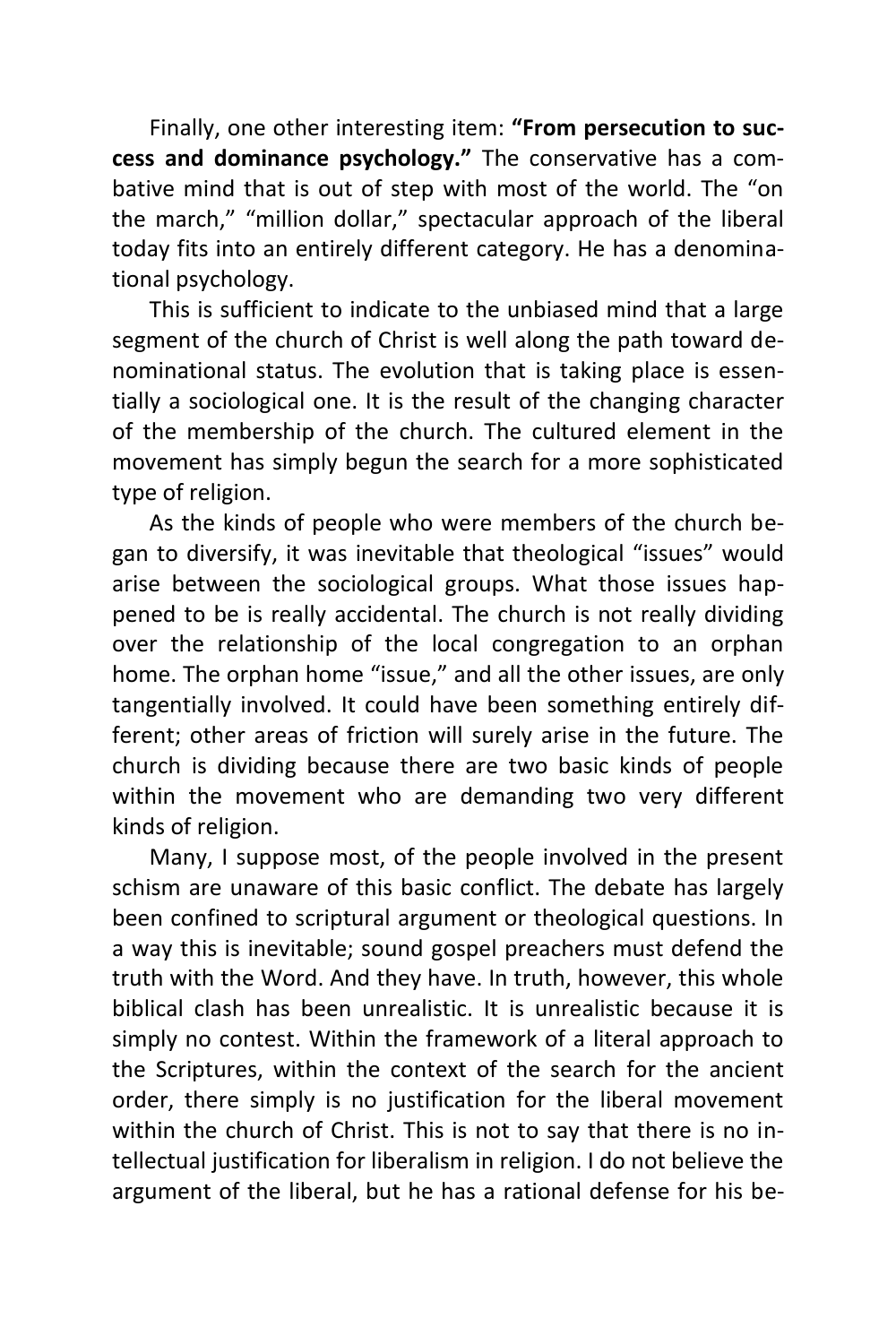havior. But he simply cannot defend his liberalism and try to cling to a conservative biblical faith. A liberal platform on a conservative foundation is a pyramid of paradoxes. The efforts of modern "Church of Christers" to fight denominational battles with legalistic weapons are ludicrous. I believe that every objective observer today would say that such efforts by liberals are just as ridiculously misguided as were those of the liberal Disciple fifty years ago.

Neither is the battle over the church fathers a realistic one. It is true that both sides can quote David Lipscomb with relation to the "issues," as both sides quoted Alexander Campbell during the nineteenth-century controversy. But this is not the point at all. The point is: David Lipscomb was a literalistic conservative, as were James A. Harding and J.D. Tant and Benjamin Franklin and Alexander Campbell and Barton Stone. Those in the conservative element of the church are clearly the heirs of the heritage of the past. This is not a justification of either side — it is a simple statement of historical fact. One who does not understand this simply does not understand the past  $-$  or the present.

Why do the leaders of the denominational element of the church of Christ fail to recognize the nature of the controversy? I believe the answer is simple. It is the same answer to the same question asked about the church leaders of half a century ago. It is the answer that explains the behavior of nearly all liberal religious leaders in the early stages of denominational development.

In the first place, many of the liberal leaders of the church do not understand that they have made a basic transition. Thousands of preachers who are well on their way to the acceptance of a denominational point of view do not realize that they are no longer committed to the old conservative approach. As I have suggested before, men can utilize some very unconvincing rationalizations to demonstrate the correctness of their own views. The liberal movement has some talented rationalizers and obscurantists. They are in the same position that James H. Garrison was in some sixty years ago when he wrote *The Old Faith Restated.* Garrison had moved far beyond the "old faith," and had encouraged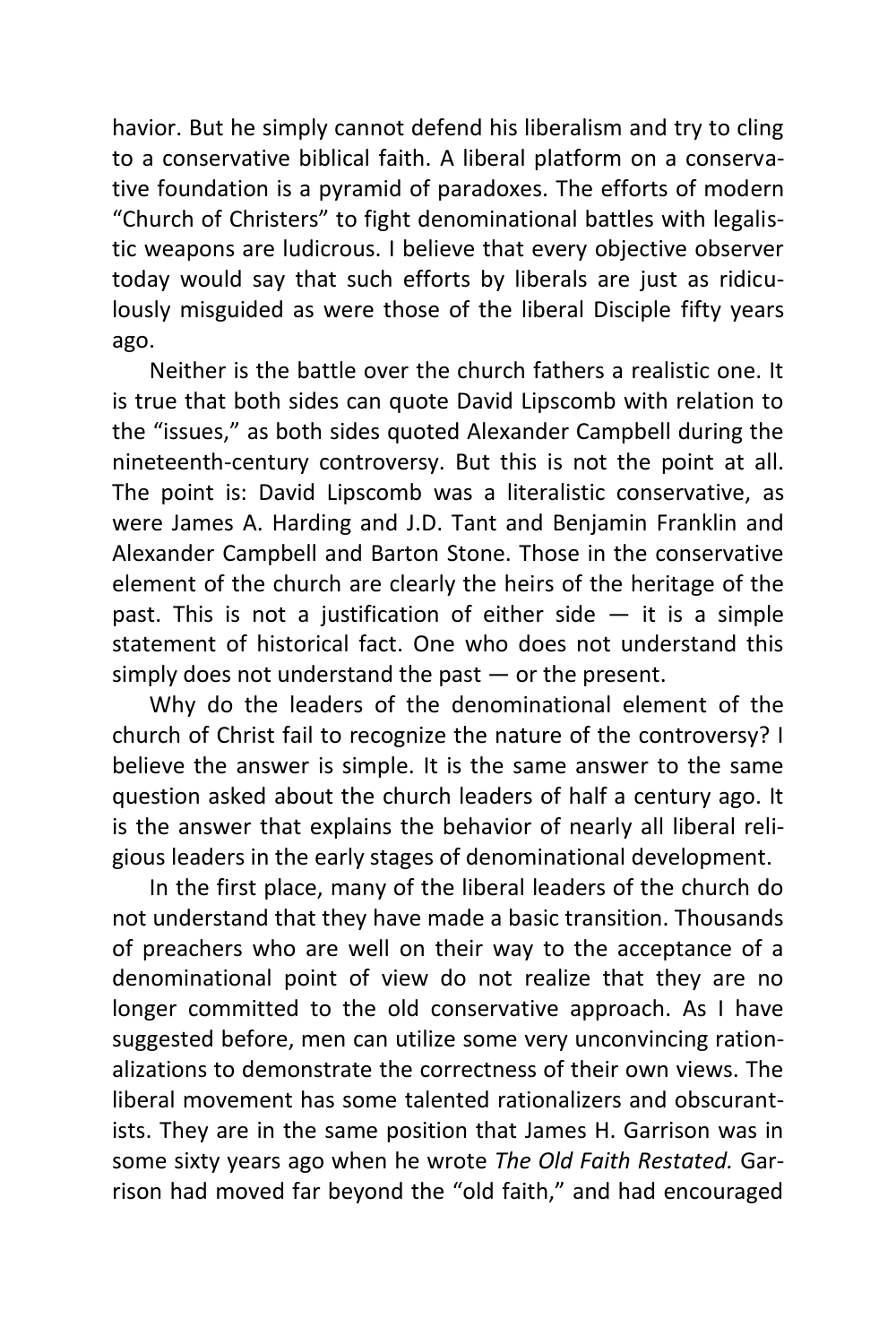those who had gone even farther than he had, but he still felt the necessity of anchoring his faith in biblical authoritarianism. It was a natural desire, but a foolish one. It still is.

While most of the liberal leaders in the church today do not realize the nature of the change taking place, many do understand the denominational cycle. There are many preachers in the church of Christ today who are consciously liberal enough that twenty years ago they would have left the church. But the young liberal does not leave the church now as he used to do. He does not because he understands the fundamental denominational tendency of the church. And yet those who do understand the nature of the division are not usually very vigorous in stating their liberal views. They are deterred by the practical necessity of not allowing the leadership of the church to move too far in advance of the body of members. In the battle for local churches denominational leaders must be careful not to move so rapidly that they offend the moderate members. Many "Church of Christ preachers" find it necessary to be as deceptive about their true convictions as does a liberal Methodist pastor in a rural church. In short, to be very blunt, the only two ways that I know of to account for the actions of modem liberals in the movement are ignorance and dishonesty.

It would be foolish for me to argue that my convictions have not influenced my conclusions. I believe that the old faith is good; I believe that the legalistic plea for the restoration of the ancient order of things is valid; and I believe that the denominational evolutions of the nineteenth and the twentieth centuries are inconsistent, unscriptural, and sinful. These are my beliefs; they are not above attack; I stand ready to be corrected if they are wrong. I believe that there is a legitimate ground for discussion among the three elements in the church today on whether denominationalism is good or bad, or whether some sort of compromise with it is necessary. In fact, this is the issue.

The fact that the church of Christ is divided into conservative and denominational factions is not a partisan question. It is not even debatable. This is a good, sound, inescapable historical con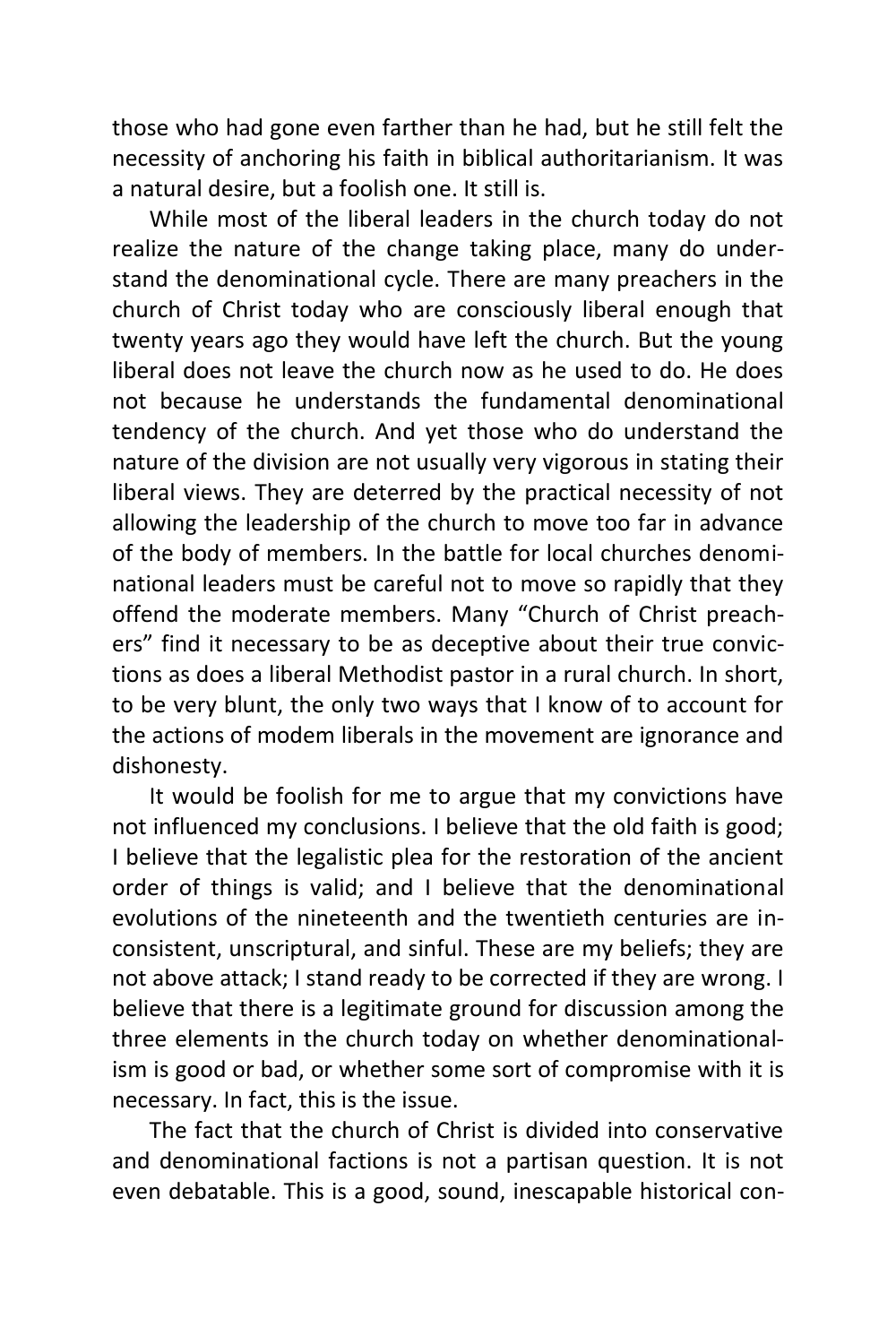clusion.

Every secular scholar who has studied the current status of the church of Christ understands that the movement is in the process of a "sect to denomination" evolution. My good friend who teaches American social and intellectual history at a university where I taught for five years (a man whose religious convictions, if any, are very vague) teaches in his basic classroom courses that this is the current status of the church of Christ. All of my scholarly colleagues who are vaguely interested in religious history or sociology understand the present situation in the church. Hundreds of reputable scholars in hundreds of distinguished educational institutions would consider this an elementary observation. I have repeatedly developed this theme in lectures before scholarly groups and in articles published by distinguished academic journals. This interpretation has been presented not only in my book, which was published by the Disciples of Christ Historical Society and which has been reviewed by an eminent crop of historians, but in some of the most important professional journals in the country. No historian or no editor has questioned the basic interpretation. It would be questioning the obvious.

There has been a kind of intellectual snobbery throughout the present controversy in the church. By the very nature of the sociological character of the schism, most of the "doctors," most of the educational centers, and most of the sophisticated people have been concentrated in the liberal camp. An underlying assumption among the liberals throughout the whole controversy has been that these "intellectuals" must have a better grasp of the issues than their less impressive antagonists. In fact, with many, this assumption reaches the proportions of an all-encompassing argument.

The truth is that these pseudo-intellectuals are virtually alone in their contention that they have made no basic shift in religious emphasis. I do not believe that there is a reputable scholar in the country who would not consider their protestations the ridiculous aberrations of blinded religionists. Everyone knows the situation in the church of Christ today except the liberal "intellectuals."